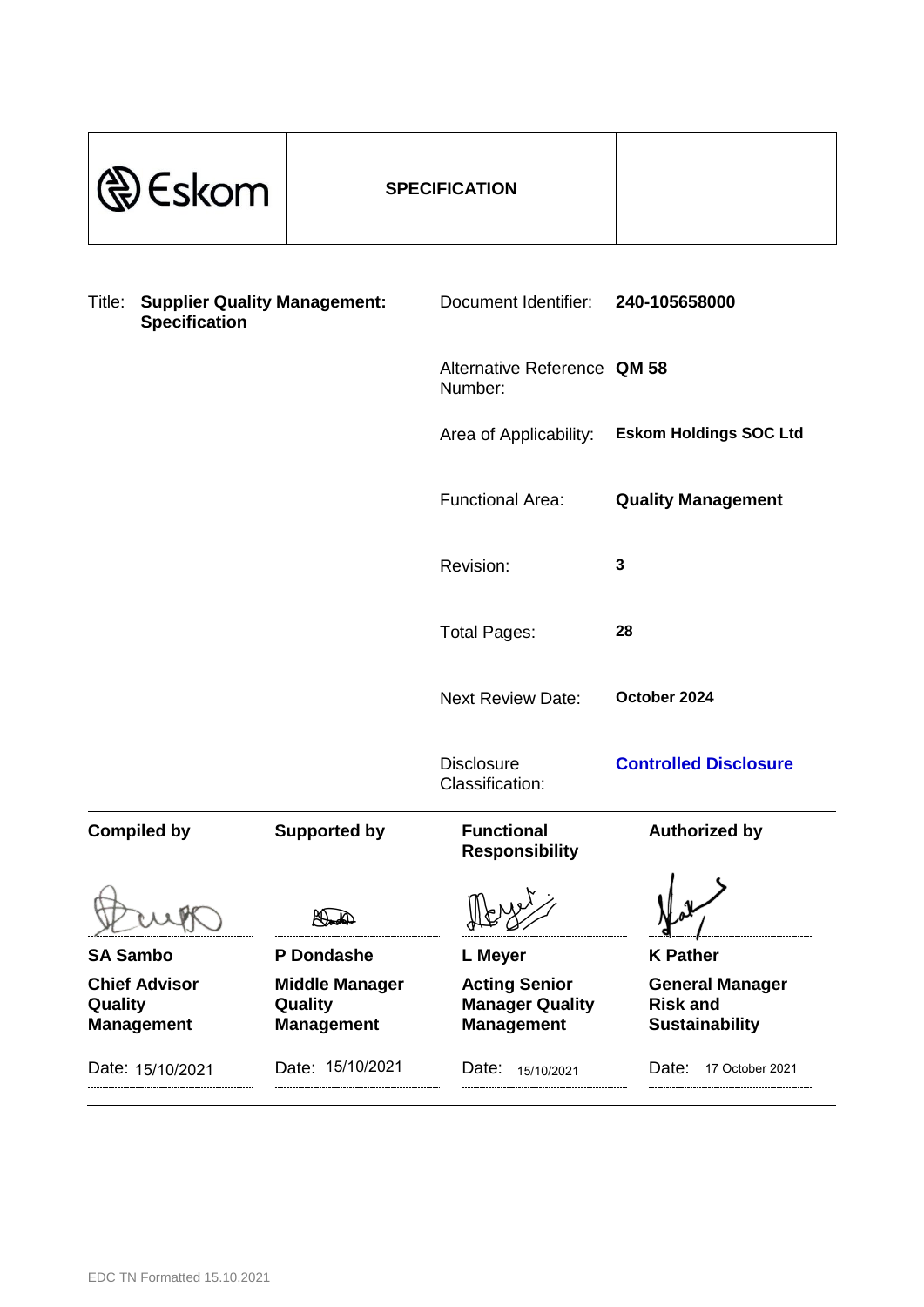## **Content**

|    |     |       |                                                                       | Page |
|----|-----|-------|-----------------------------------------------------------------------|------|
| 1. |     |       |                                                                       |      |
| 2. |     |       |                                                                       |      |
|    | 2.1 |       |                                                                       |      |
|    |     |       |                                                                       |      |
|    |     |       |                                                                       |      |
|    |     |       |                                                                       |      |
|    | 2.2 |       |                                                                       |      |
|    |     | 2.2.1 |                                                                       |      |
|    |     |       |                                                                       |      |
|    | 2.3 |       |                                                                       |      |
|    | 2.4 |       |                                                                       |      |
|    | 2.5 |       |                                                                       |      |
|    | 2.6 |       |                                                                       |      |
|    | 2.7 |       |                                                                       |      |
| 3. |     |       |                                                                       |      |
|    | 3.1 |       | Supplier and Sub-Supplier Quality Management System Requirements 7    |      |
|    | 3.2 |       |                                                                       |      |
|    | 3.3 |       |                                                                       |      |
|    | 3.4 |       |                                                                       |      |
|    | 3.5 |       |                                                                       |      |
|    | 3.6 |       | Main Supplier and Sub-supplier Capability and Capacity Assessment  16 |      |
|    | 3.7 |       |                                                                       |      |
|    |     | 3.7.1 |                                                                       |      |
|    |     |       |                                                                       |      |
|    |     | 3.7.3 |                                                                       |      |
|    | 3.8 |       |                                                                       |      |
|    |     | 3.8.1 |                                                                       |      |
|    |     |       |                                                                       |      |
|    |     |       |                                                                       |      |
|    |     |       |                                                                       |      |
|    |     | 3.8.5 | Management of Nonconformities and Nonconforming Outputs Identified by |      |
|    |     | 3.8.6 |                                                                       | 25   |
|    |     |       |                                                                       |      |
| 4. |     |       |                                                                       |      |
| 5. |     |       |                                                                       |      |
| 6. |     |       |                                                                       |      |
| 7. |     |       |                                                                       |      |

#### **CONTROLLED DISCLOSURE**

When downloaded from the document management system, this document is uncontrolled and the responsibility rests with the user to ensure it is in line with the authorized version on the system.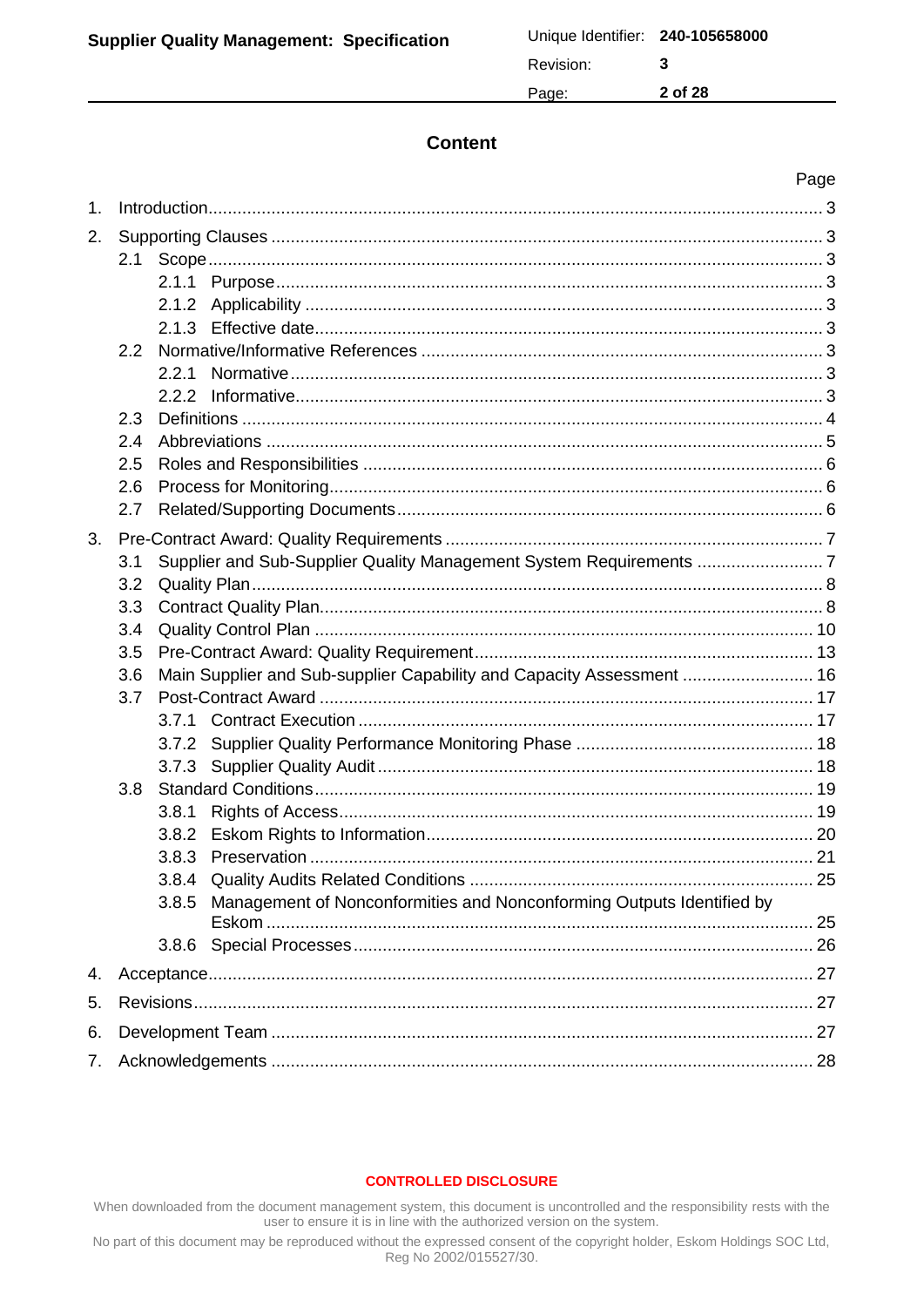| <b>Supplier Quality Management: Specification</b> | Unique Identifier: 240-105658000 |         |
|---------------------------------------------------|----------------------------------|---------|
|                                                   | Revision:                        |         |
|                                                   | Page:                            | 3 of 28 |

# <span id="page-2-0"></span>**1. Introduction**

The intention of this specification is to specify and describe the minimum quality requirements for all existing and potential Eskom suppliers and define the quality criteria for the selection, evaluation, vendor registration, management, monitoring, assessment and auditing of suppliers. Eskom's position is to partner with suppliers who fully demonstrate commitment to the development, implementation, and maintenance of a quality management system (QMS) that conforms to the requirements of ISO 9001 standard. The priority is to encourage suppliers to continually improve their QMS and enhance service delivery by implementing and conforming to the standard.

# <span id="page-2-1"></span>**2. Supporting Clauses**

## <span id="page-2-2"></span>**2.1 Scope**

# <span id="page-2-3"></span>**2.1.1 Purpose**

The purpose of this specification is to outline the requirements according to which suppliers shall

- develop,
- implement,
- maintain, and
- continually improve

a quality management system (QMS) based on ISO 9001, which should form the basis for conformity to Eskom quality requirements and continually adhere to them throughout the duration of a contract

## <span id="page-2-4"></span>**2.1.2 Applicability**

This specification shall apply throughout Eskom Holdings Limited divisions, its subsidiaries, suppliers, and sub-suppliers and shall form part of all Eskom requests for information (RFI)/ requests for quotation (RFQ)/ requests for proposal (RFP), including contracts for the procurement of products and services.

## <span id="page-2-5"></span>**2.1.3 Effective date**

Date of authorisation of the specification

## <span id="page-2-6"></span>**2.2 Normative/Informative References**

Parties using this document shall apply the most recent edition of the documents listed in the following paragraphs.

## <span id="page-2-7"></span>**2.2.1 Normative**

- [1] ISO 9001 Quality Management Systems Requirements
- [2] ISO 10005 Quality Management Systems Guidelines for Quality Plans.

## <span id="page-2-8"></span>**2.2.2 Informative**

- [3] ISO 9000 Quality Management Systems Fundamentals and Vocabulary
- [4] 32-727: Safety, Health, Environment, and Quality (SHEQ) Policy
- [5] ISO 10006 Quality Management Systems Guidelines for Quality Management in Projects

#### **CONTROLLED DISCLOSURE**

When downloaded from the document management system, this document is uncontrolled and the responsibility rests with the user to ensure it is in line with the authorized version on the system.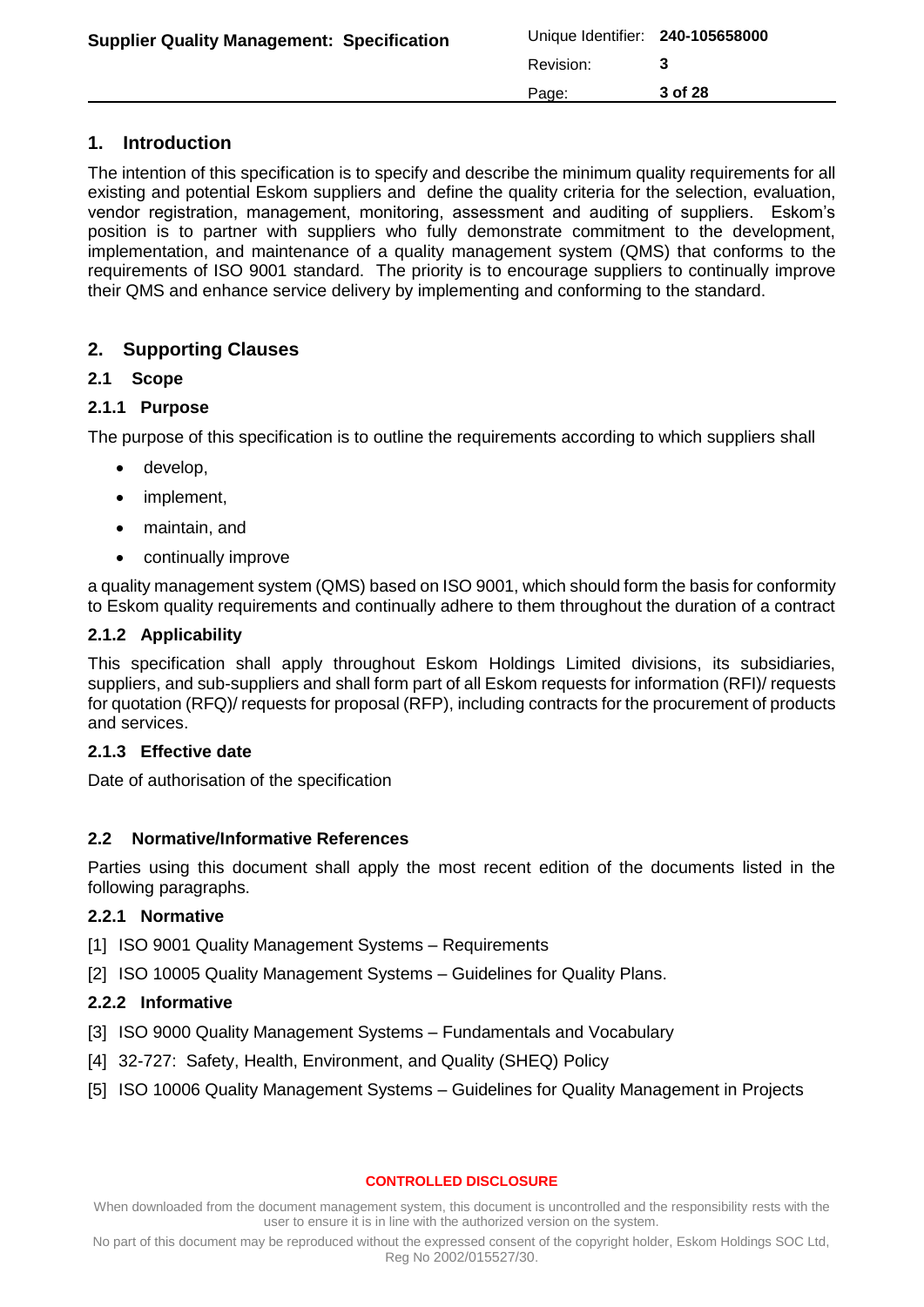| <b>Supplier Quality Management: Specification</b> | Unique Identifier: 240-105658000 |         |
|---------------------------------------------------|----------------------------------|---------|
|                                                   | Revision:                        |         |
|                                                   | Page:                            | 4 of 28 |
|                                                   |                                  |         |

- [6] ISO 9004 Quality Management Quality of an Organisation Guidance to Achieve Sustained **Success**
- [7] 32-1033: Eskom's Procurement and Supply Chain Management Policy
- [8] 32-1034: Eskom's Procurement and Supply Chain Management Procedure
- [9] PPPFA: Preferential Procurement Policy Framework Act, 2000 (Act No. 5 of 2000)
- [10] CIDB 1004: Best Practice Guideline A4: Evaluating Quality in Tender Submissions
- [11]240-12248652 Supplier Quality Management: List of Tender Returnables
- [12] IAEA Safety Standard GS-R-3.1 Application of the Management System for Facilities and **Activities**
- [13] SANS 10845-1 Construction Procurement Part1: Processes, Methods and Procedures

### <span id="page-3-0"></span>**2.3 Definitions**

The vocabulary of ISO 9000 and the following definitions apply in the application of this specification.

- **2.3.1 Component:** a constituent part of the product or sub-assembly of the product. The product may comprise multiple individual components
- **2.3.2 Contract Quality Plan:** a document of the supplier's process for delivering the level of quality required by the contract. It is a framework for the contractor's process for delivering quality. Purpose of a CQP is to outline how the results defined in the specifications will be achieved.
- **2.3.3 Hold Point:** a predetermined stage in the quality control plan (QCP) beyond which work/ manufacturing shall not proceed without the attendance of, and written authorisation of, an Eskom representative or Eskom inspection agency, whichever is applicable.
- **2.3.4 Intervention Points:** those control points indicated by the various controlling bodies concerned with the implementation of a specific QCP/ ITP. These can be in the form of inspection, hold points, surveillances, witnesses, reviews and verifications.
- **2.3.5 Inspection Agency:** an organisation or person appointed by Eskom for the purpose of performing quality assurance/ quality control, monitoring, inspection and/ or expediting services.
- **2.3.6 Level 1 Plant Items:** equipment, whose failure has an effect on personnel safety and/ or health, causes an environmental incident, cause a huge production loss or major equipment damage. Equipment that are safety/ redundancy/ protective device or covered by statutory regulations requirements.
- **2.3.7 Level 2 Plant Items:** equipment, whose failure impacts plant availability and/or reliability, causes significant costs or secondary damage.
- **2.3.8 Level 3 Plant Items:** equipment that does not impact on personnel safety and/ or health, environmental, cost, availability and/ or reliability of plant.
- **2.3.9 Nonconformity:** a deficiency in material, composition, characteristic, or performance that renders the quality of an item, component, or product unacceptable or indeterminate. The term also covers a deficiency in, or deviation from/non-adherence to, the quality management system requirements, prescribed production processes, and/or related documentation such as procedures and instructions.

#### **CONTROLLED DISCLOSURE**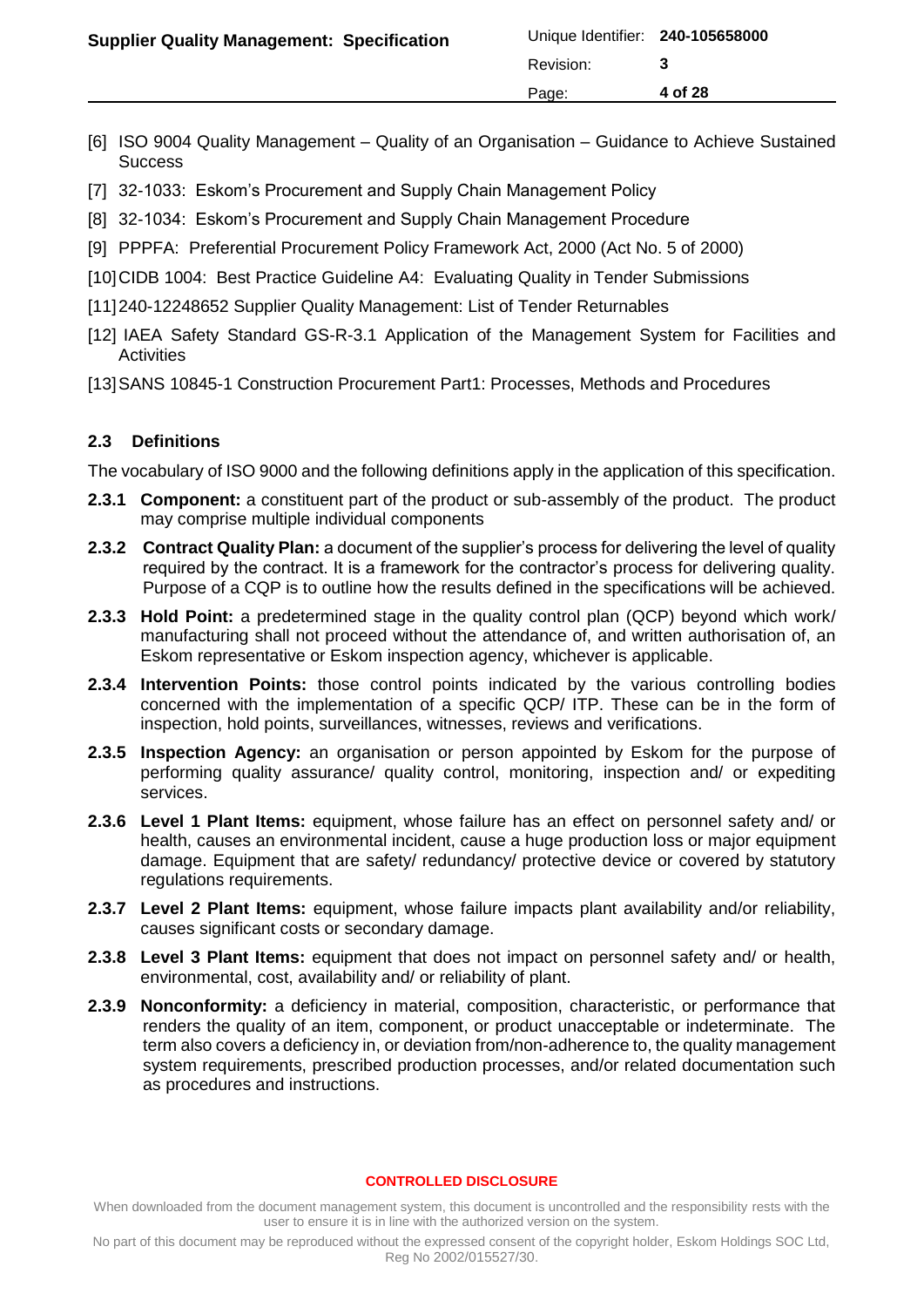| <b>Supplier Quality Management: Specification</b> | Unique Identifier: 240-105658000 |         |
|---------------------------------------------------|----------------------------------|---------|
|                                                   | Revision:                        |         |
|                                                   | Page:                            | 5 of 28 |
|                                                   |                                  |         |

- **2.3.10 Quality Plan:** specification of the actions, responsibilities and associated resources to be applied to a specific object.
- **2.3.11 Quality Control Plan:** a document specifying the activities to be inspected throughout the execution of the project, inclusive of test methods, procedures, and acceptance criteria (This term is equivalent to QIP and ITP).
- **2.3.12 Requirement:** the need or expectation that is stated, generally implied, or obligatory. Requirements are generally specified in the purchase order and/or contract documentation, but may not be limited to these.
- **2.3.13 Primary Plant (Power Plant):** primary plant include High Voltage equipment situated inside the control room (breakers, bus-bars, CT's, VT's and transformers).
- **2.3.14 Secondary Plant (Control Plant):** secondary plant includes all equipment used to control and protect the HV equipment on the primary plant side. (Protection, metering, AC/DC and tele-control).
- **2.3.15 Special Process:** is any production or service process which generates products or services which cannot be measured, monitored, or verified prior to delivery and use.
- **2.3.16 Supplier:** is a current or potential supplier, vendor, contractor, consultant, or service provider. A supplier may be a natural or legal person and includes any employee acting within the course and scope of his/her employment or any agent or manager acting for, or on behalf of, or in the interests of, the person registered as supplier on the Eskom supplier database.
- **2.3.17 Sub-supplier:** an organisation that provides a product/service to the supplier and/or that enters into a subcontract and assumes some of the obligations of the supplier or prime contractor.
- **2.3.18 Witness Point:** a predetermined stage in the quality control plan where and inspection activity will take place. Work may proceed, provided Eskom or its inspection agency has been formally notified and confirmed that inspection is waived.

| Abbreviation | <b>Explanation</b>                                 |
|--------------|----------------------------------------------------|
| <b>AIA</b>   | Approved Inspection Authority                      |
| CA           | Corrective Action                                  |
| <b>CQP</b>   | <b>Contract Quality Plan</b>                       |
| <b>FIDIC</b> | Federation Internationale Des Ingenieurs- Conseils |
| <b>FMECA</b> | Failure Mode, Effects and Criticality Analysis     |
| <b>HAZOP</b> | <b>Hazard and Operability Study</b>                |
| <b>ISO</b>   | International Organisation for Standardisation     |
| <b>ITP</b>   | Inspection and Test Plan                           |
| <b>NC</b>    | Nonconformity                                      |
| <b>NDT</b>   | Non Destructive Testing                            |
| <b>PMI</b>   | Positive Material Identification                   |
| QCP          | <b>Quality Control Plan</b>                        |

### <span id="page-4-0"></span>**2.4 Abbreviations**

#### **CONTROLLED DISCLOSURE**

When downloaded from the document management system, this document is uncontrolled and the responsibility rests with the user to ensure it is in line with the authorized version on the system.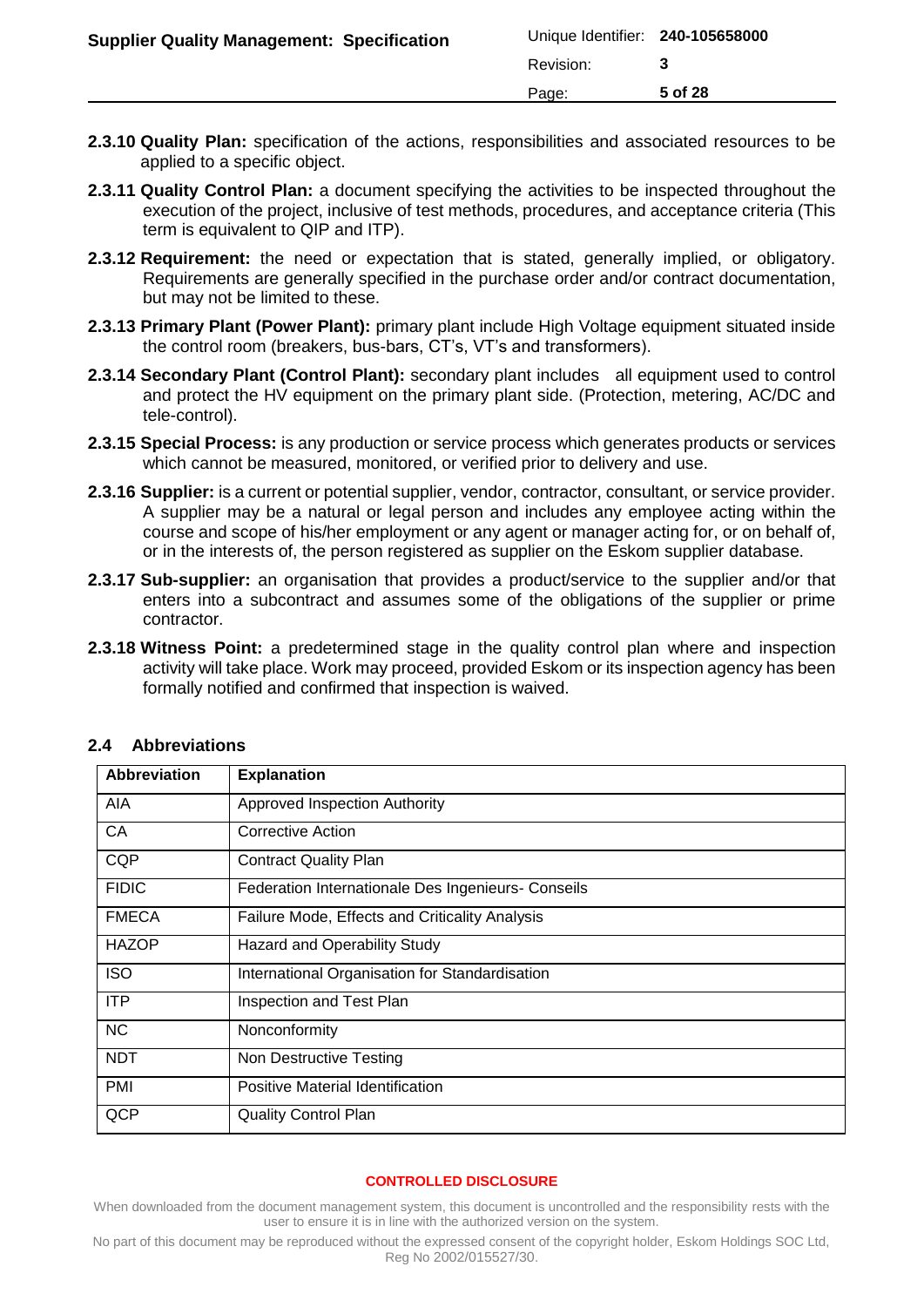Revision: **3**

Page: **6 of 28**

**Abbreviation Explanation** QMS **Quality Management System** PQP Project Quality Plan RFI Request for Information RFQ Request for Quotation RFP Request for Proposal SHEQ | Safety, Health, Environment, and Quality SETA Skills Education Training Authorities WPS Welding procedure specifications WQR Welder's Qualification Record

### <span id="page-5-0"></span>**2.5 Roles and Responsibilities**

Eskom Quality representative/ professional will select applicable requirements for existing and potential Eskom suppliers using Form A (Tender and Contract Quality Requirements for Supplier Quality Management: Specification 240-105658000/ QM 58 and Quality Requirements for ISO 9001 Standard).

The existing and/ or potential suppliers must complete, sign and return Form A with the other returnable as listed in the **List of Tender Returnable document (240-12248652).** Other roles and responsibilities for this standard are defined within the text of this specification.

### <span id="page-5-1"></span>**2.6 Process for Monitoring**

The application of this specification throughout Eskom shall be audited as per the management system audit schedule.

### <span id="page-5-2"></span>**2.7 Related/Supporting Documents**

The documents superseded by this specification: all divisional and business unit supplier quality requirements standards and/or specifications.

### **Forms and templates:**

- [1] 240-68099512 Tender and Contract Quality Requirements for Supplier Quality Management Specification 240-105658000/ QM 58 and Quality Requirements for ISO 9001 Standard (Form A)
- [2] 240-109253698 Template for a Typical Contract Quality Plan
- [3] 240-109253302 Quality Control Plan/Inspection and Test Plan
- [4] 240-126469599 Method Statement Template.

#### **CONTROLLED DISCLOSURE**

When downloaded from the document management system, this document is uncontrolled and the responsibility rests with the user to ensure it is in line with the authorized version on the system.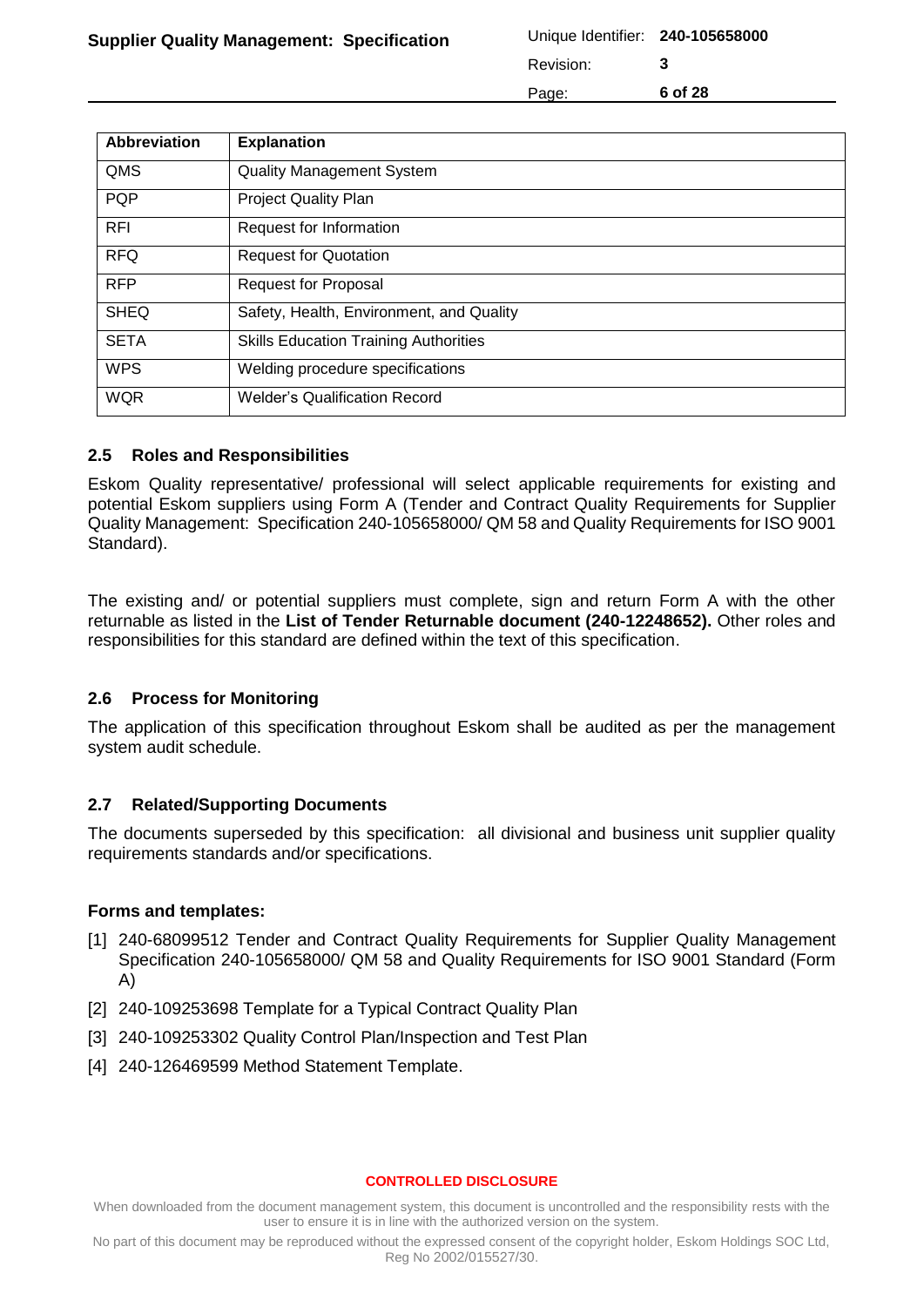| <b>Supplier Quality Management: Specification</b> | Unique Identifier: 240-105658000<br>Revision: |         |
|---------------------------------------------------|-----------------------------------------------|---------|
|                                                   | Page:                                         | 7 of 28 |

## <span id="page-6-0"></span>**3. Pre-Contract Award: Quality Requirements**

The quality assessment criteria and **Form A** of this specification will be selected and completed by an Eskom Quality representative/ professional who will identify the applicable supplier quality requirements to be met.

**Form A** of this specification must also be completed and signed by the supplier responding to an Eskom invitation to tender, in order to acknowledge and accept Eskom Supplier Quality requirements as per this specification and ISO 9001 Standard or any additional quality requirements specific to the scope of work.

### <span id="page-6-1"></span>**3.1 Supplier and Sub-Supplier Quality Management System Requirements**

- **3.1.1** The supplier and sub-supplier shall develop, implement, maintain and improve a formal QMS that conforms to the latest ISO 9001 standard or any applicable standard of QMS (latest applicable revision) and in accordance with the requirements of this specification.
- **3.1.2** Such a formal system shall consist of the appropriate documented information required by ISO 9001 and may include a quality manual, quality plans, work procedures, work instructions, method statements, work flow documentation, etc., as the case may be. This requirement constitutes the most basic QMS requirements.
- **3.1.3** Unless specifically excluded from the quality list of tender returnable, as per the categories of quality requirements (Category 1, 2, 3, or 4), such a QMS shall carry a valid ISO 9001 certificate from an accredited certification body, as indicated in the applicable Eskom invitation (this requirement applies equally to both the supplier and any/ all manufacturing third-party organisations mentioned above).
- **3.1.4** Unless specifically excluded in the quality list of tender returnable, as per the categories of quality requirements (Category 1, 2, 3, or 4), the supplier shall have a fully developed, documented, implemented, reviewed and maintained QMS that complies with the requirements of ISO 9001 standard or any applicable standard of QMS. In the event that the main supplier invariably requires the assistance of a sub-supplier in order to realise its own supply obligations. The aforementioned requirement applies equally in all cases where any such sub-supplier's scope of responsibility includes the provision of any of the following activities, namely, design and development, manufacturing, maintenance, testing, storage, delivery, installation, commissioning, and project management, or in the cases the supplier name changes, mergers, acquisitions and/ or cessions. Eskom Quality department must ensure that the changed entity can still fulfil the requirements as set out in the contract documentation.
- **3.1.5** Eskom reserves the right to request and perform necessary assessments at sub-supplier facilities.
- **3.1.6** The main supplier shall be responsible for defining and managing the specific quality assurance and control elements applicable to the respective sub-supplier's scope of work/supply and ensure that its sub-supplier(s) quality programmes support Eskom requirements.

#### **CONTROLLED DISCLOSURE**

When downloaded from the document management system, this document is uncontrolled and the responsibility rests with the user to ensure it is in line with the authorized version on the system.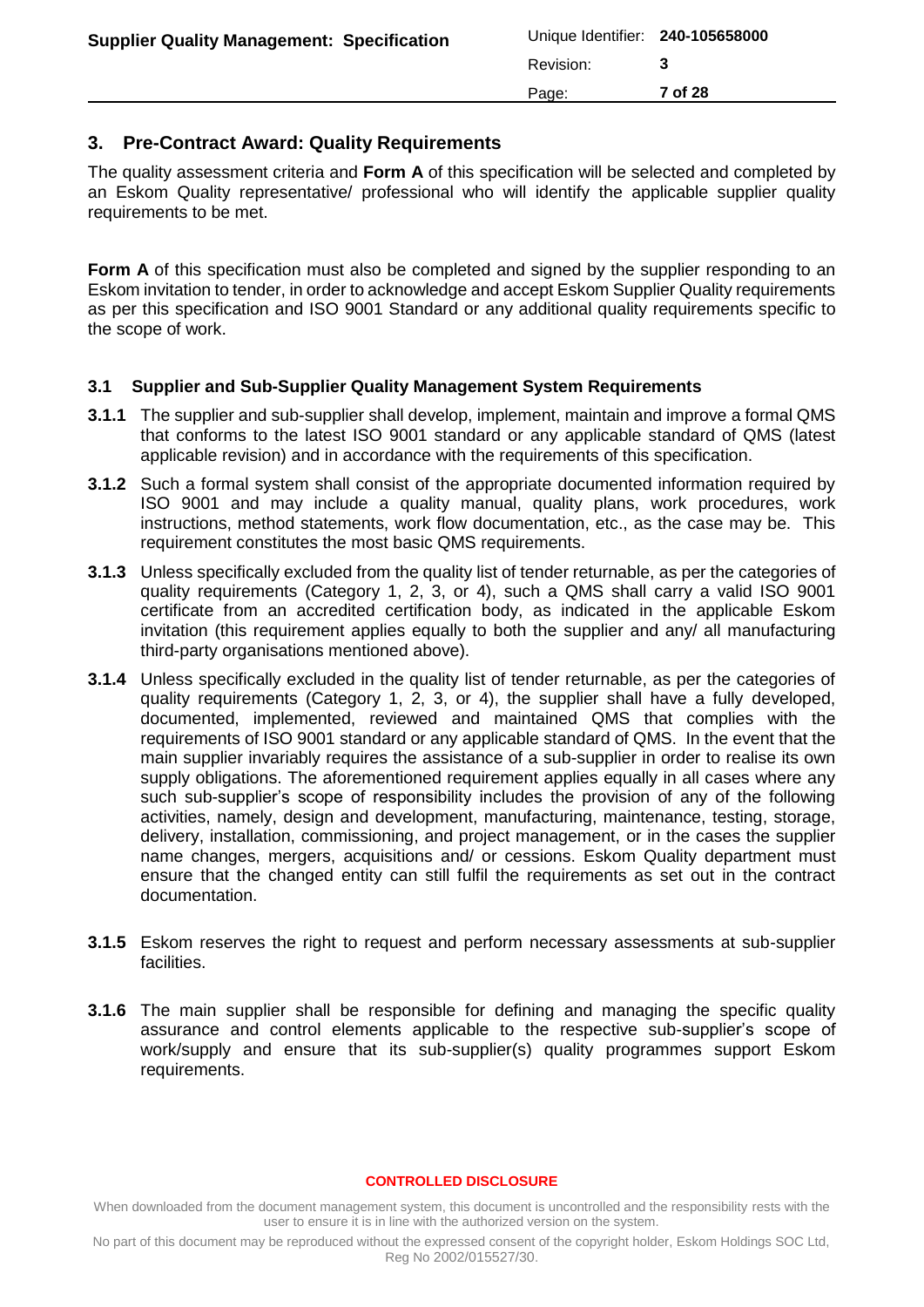| <b>Supplier Quality Management: Specification</b> | Unique Identifier: 240-105658000 |         |
|---------------------------------------------------|----------------------------------|---------|
|                                                   | Revision:                        |         |
|                                                   | Page:                            | 8 of 28 |
|                                                   |                                  |         |

- **3.1.7** The supplier shall inform Eskom of any proposed changes to the QMS or staff that will affect the quality system prior to implementation of these changes.
- **3.1.8** The main supplier shall develop and implement a performance management programme for their sub-supplier. The programme shall include, but not limited to**:**
	- Verification of the QMS
	- Audits and surveillances
	- Regular assessment of the CQPs and reviews of QCPs.
	- NC and Defect Management
	- Inspection and test plans
	- Risk management

### <span id="page-7-0"></span>**3.2 Quality Plan**

The information in this section constitutes the minimum requirements for a quality plan.

- **3.2.1** Where specified in the Evaluation Criteria and/ or quality list of tender returnables , as per the categories of quality requirements (Category 1, 2, 3, or 4); all individual products, services and processes shall have a documented, implemented, reviewed and maintained contract quality plan and/or quality control plan (inspection and test plan).
- **3.2.2** Where specified in the evaluation criteria and/ or quality list of tender returnables. All production and/ or service provision shall be carried out in accordance with a documented and agreed contract quality plan (CQP) and/ or quality control plan (QCP)/ inspection and test plan (ITP).
- **3.2.3** The supplier shall plan for the required quality-related activities and interfaces within the supplier's quality system in order to demonstrate its ability towards both controlling and meeting specified Eskom requirements**.**

**Note 1:** Contract Quality Plan should address the **quality assurance** elements related to the scope of work and/ or technical specification.

**Note 2:** Quality Control Plan (QCP)/ Inspection and Test Plan (ITP) should address the **quality control** elements related to the scope of work and/ or technical specification.

## <span id="page-7-1"></span>**3.3 Contract Quality Plan**

The main supplier shall require sub-suppliers to submit project quality plans (PQPs)/ contract quality plans (CQPs) and associated documentation in accordance with the requirements of project QMS processes applicable to the sub-supplier's scope of work.

The supplier shall, where applicable, based on scope of work criticality, ensure that procurement documents clearly and unambiguously require sub-supplier submission of a sub-supplier CQP for supplier and Eskom review.

The main supplier shall ensure that sub-supplier CQPs are developed and implemented in accordance with the ISO 10005 Quality Management System Guidelines for Quality Plans. In addition to the elements specified in ISO 10005, the supplier's and/ or sub-suppliers' CQPs shall include the following (as applicable):

#### **CONTROLLED DISCLOSURE**

When downloaded from the document management system, this document is uncontrolled and the responsibility rests with the user to ensure it is in line with the authorized version on the system.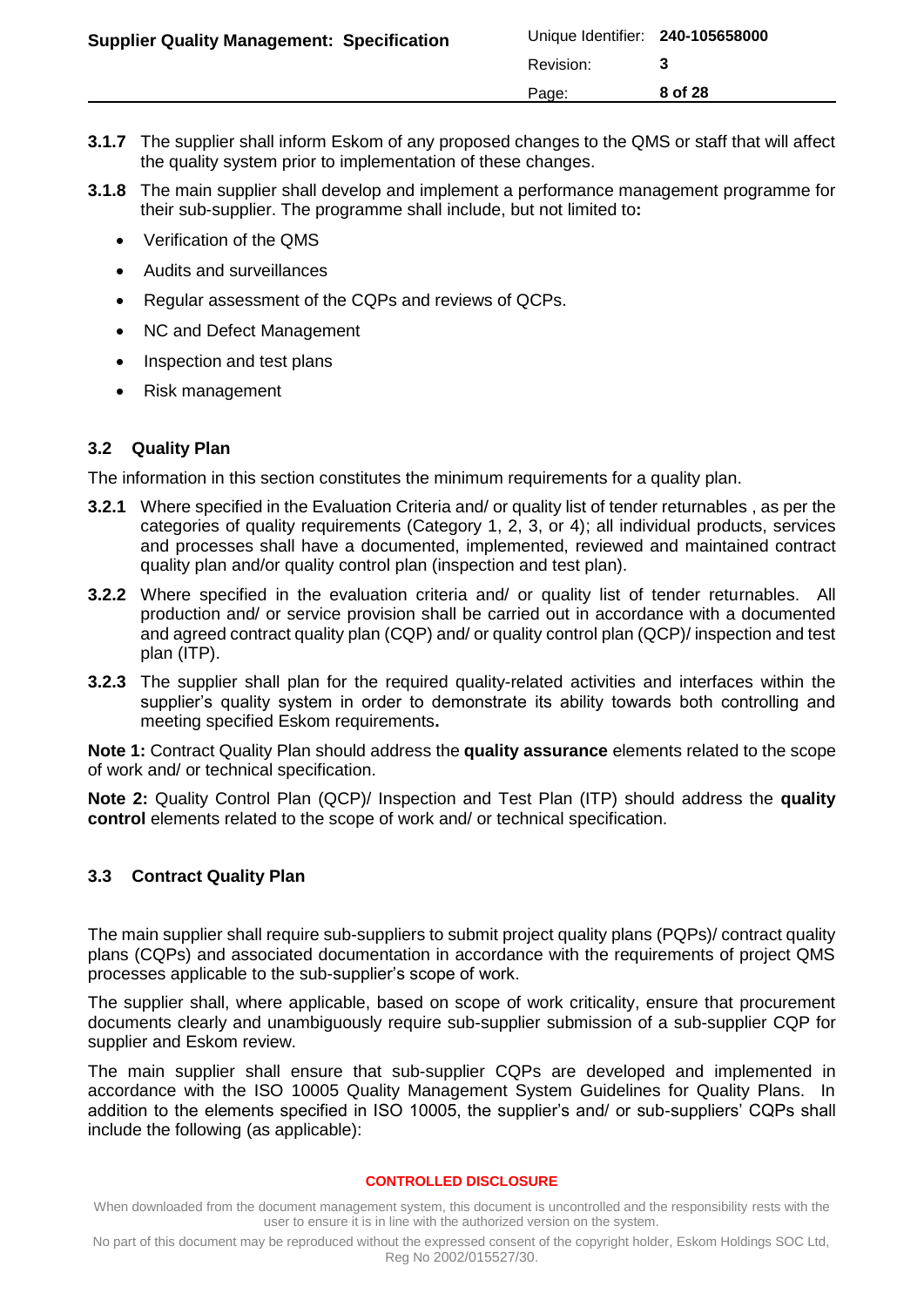| <b>Supplier Quality Management: Specification</b> | Unique Identifier: 240-105658000 |         |
|---------------------------------------------------|----------------------------------|---------|
|                                                   | Revision:                        |         |
|                                                   | Page:                            | 9 of 28 |
|                                                   |                                  |         |

- **3.3.1** The management of records, including material tests, positive material identification (PMI) testing, material certification, etc.
- **3.3.2** The provision for free and uninhibited access by the supplier and/or personnel at the time of inspection.
- **3.3.3** The proposals for submission of final documentation, the final manufacturing data book, prior to shipment.
- **3.3.4** The special processes related to welding: management of the welder's qualification record (WQR), welding procedure specifications (WPS), and procedures qualification records (PQR) that will be used in the performance of work for supplier review and acceptance prior to commencing manufacture. Welders shall be qualified to the specified Codes of Construction for the applicable procedures. The requirements for qualification shall be specified by the supplier, and welder records shall be maintained by sub-suppliers performing the work.
- **3.3.5** The special installation procedures and other required fabrication or manufacturing procedures (that is, those required for post-weld heat treatment, tube rolling, coatings, etc.) that will be used in the performance of work shall require supplier review and acceptance prior to commencing manufacture. The personnel carrying out special processes (for example, NDE, welding, coating, heat treatment, etc.) where the results cannot be fully verified by subsequent inspection and test shall be suitably qualified and, where applicable, registered with statutory bodies as legally required, that is, as radiographic workers to conduct radiography. The requirements for the qualification shall be specified, and personnel records shall be maintained in accordance with the Project Quality Personnel Qualification Specification and, where applicable, legal requirements.
- **3.3.6** The personnel required to perform special processes shall be certified competent through a certificate of competency in accordance with the company's internal training management and competency control procedures or an external certification body (for example, NDT) through an accredited service provider as per Skills Education Training Authorities (SETA) requirements.
- **3.3.7** All personnel who perform activities that affect quality shall have their training needs identified and documented. The required training shall be implemented in accordance with the company's training management and competency control procedures. All the training certificates shall meet the SETA requirements in terms of having the unit standard completed and the accreditation number of the service providers.
- **3.3.8** Instructions and requirements for equipment and materials storage, preservation, and maintenance, including identification of materials required for preservation and maintenance, are to be provided sufficiently prior to receipt (prior to shipment or earlier) to ensure that appropriate resources are available at the time of delivery.
- **3.3.9** Specific quality monitoring and verification activities are to be undertaken on the supplier's sub-suppliers by Eskom or it agent.
- **3.3.10** The CQP information need to include, but not limited to**:**
	- Spells out the aspects of the QMS to be applied within a specific Eskom project, and the methods to be utilised to ensure quality.
	- Outline the resources, the communication channels, applicable documents and records to be generated.
	- Management Authority and Responsibility from both supplier and client need to outline in the CQP.

When downloaded from the document management system, this document is uncontrolled and the responsibility rests with the user to ensure it is in line with the authorized version on the system.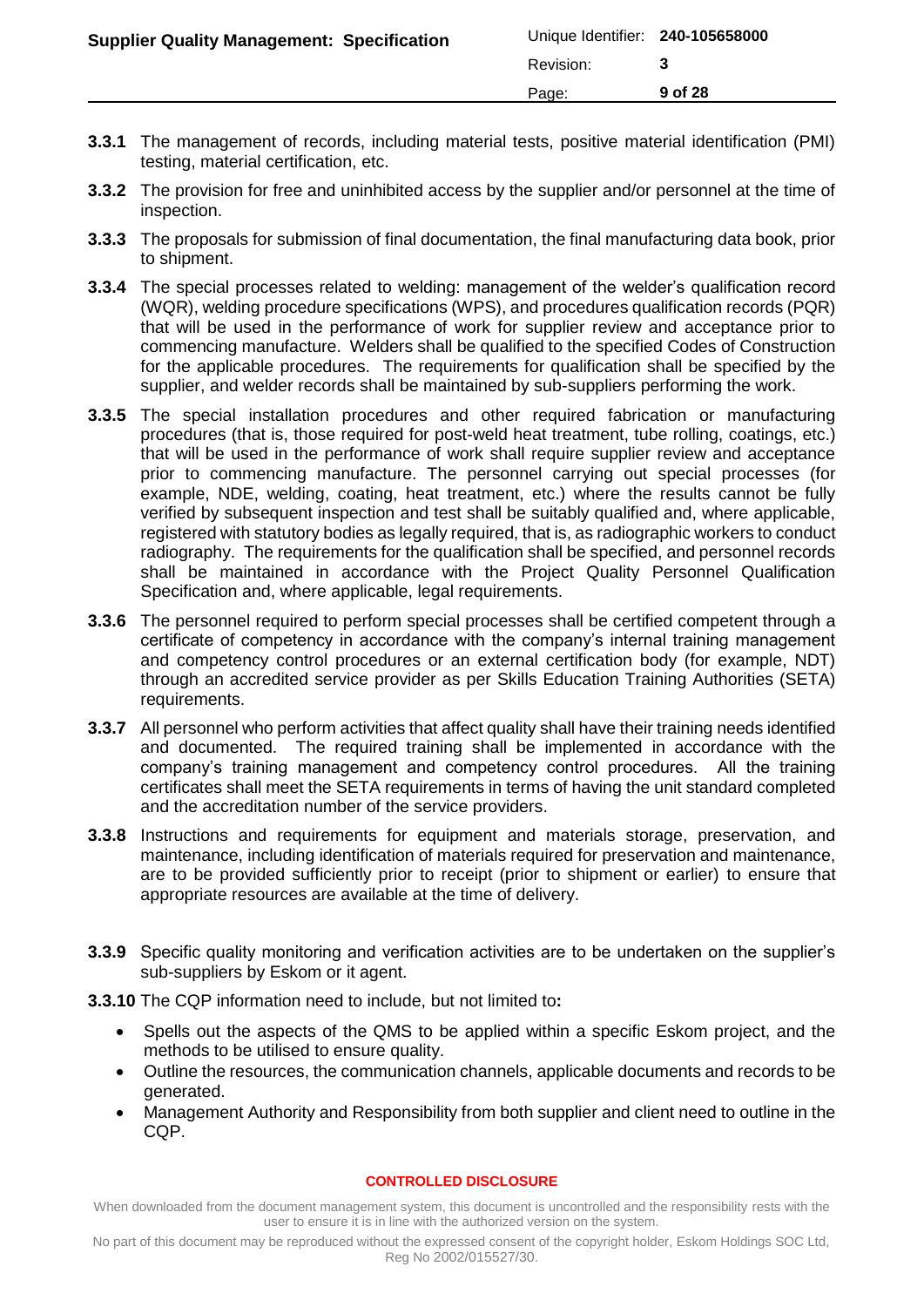- List of documents and records that will be used and submitted during the execution of the project.
- Communications channels should include contact person and contact details
- Monitoring & measurement procedures for activities need to be indicated.
- **3.3.11** The main supplier and sub-supplier CQPs shall comply with the Eskom Quality Requirements Specifications and shall be submitted prior to the initial scope of work kick-off or initial prefabrication meeting and prior to commencement of manufacturing, whichever is earlier.
- **3.3.12** The Eskom template for CQP provided shall be used as guideline, where the supplier does not have a CQP template.

### <span id="page-9-0"></span>**3.4 Quality Control Plan**

The supplier shall develop and implement processes and procedures that efficiently and effectively monitor, verify and document the quality of the scope of work for deliverables.

The main supplier shall ensure that sub-supplier QCPs/ ITPs are prepared at a level of detail sufficient to address all quality-control-related activities in a chronological order, from contract review through materials verification, manufacturing, fabrication, assembly, final testing, commissioning, hand-over documentation, and certification. In addition, the supplier shall ensure compliance with the following requirements:

- **3.4.1** All stages of manufacturing, fabrication, assembly and installation shall be controlled by a supplier's QCP/ ITP that clearly and unambiguously identifies the quality verifications to be performed and special attention to controls related to critical products and services.
- **3.4.2** QCP/ ITP shall be reviewed and accepted by Eskom, its inspection authority or agency, and they shall allow for the insertion of Eskom specific requirements, including hold and witness points prior to the commencement of work.
- **3.4.3** Subsequent changes to the Eskom accepted QCP/ ITP shall require Eskom, its inspection authority or agency's agreement prior to the commencement of work involving an activity affected by such changes.
- **3.4.4** The ITPs should cover materials certification, fabrication works, in-process inspections, final acceptance tests, packaging and pre- shipment/ transportation, shipping/ transportation inspections where contracted, preservation, site acceptance tests, construction and erection works, and pre-commissioning and commissioning tests**.**
- **3.4.5** All sub-supplier QCP/ ITP activity shall be performed using an Eskom-accepted supplier QCP/ ITP.
- **3.4.6** All applicable codes, standards, and relevant acceptance criteria documents are available at the work location, and Eskom representatives on site shall have on-going access to this information. Workplace documentation shall be available in English and in any workforceappropriate language.

#### **CONTROLLED DISCLOSURE**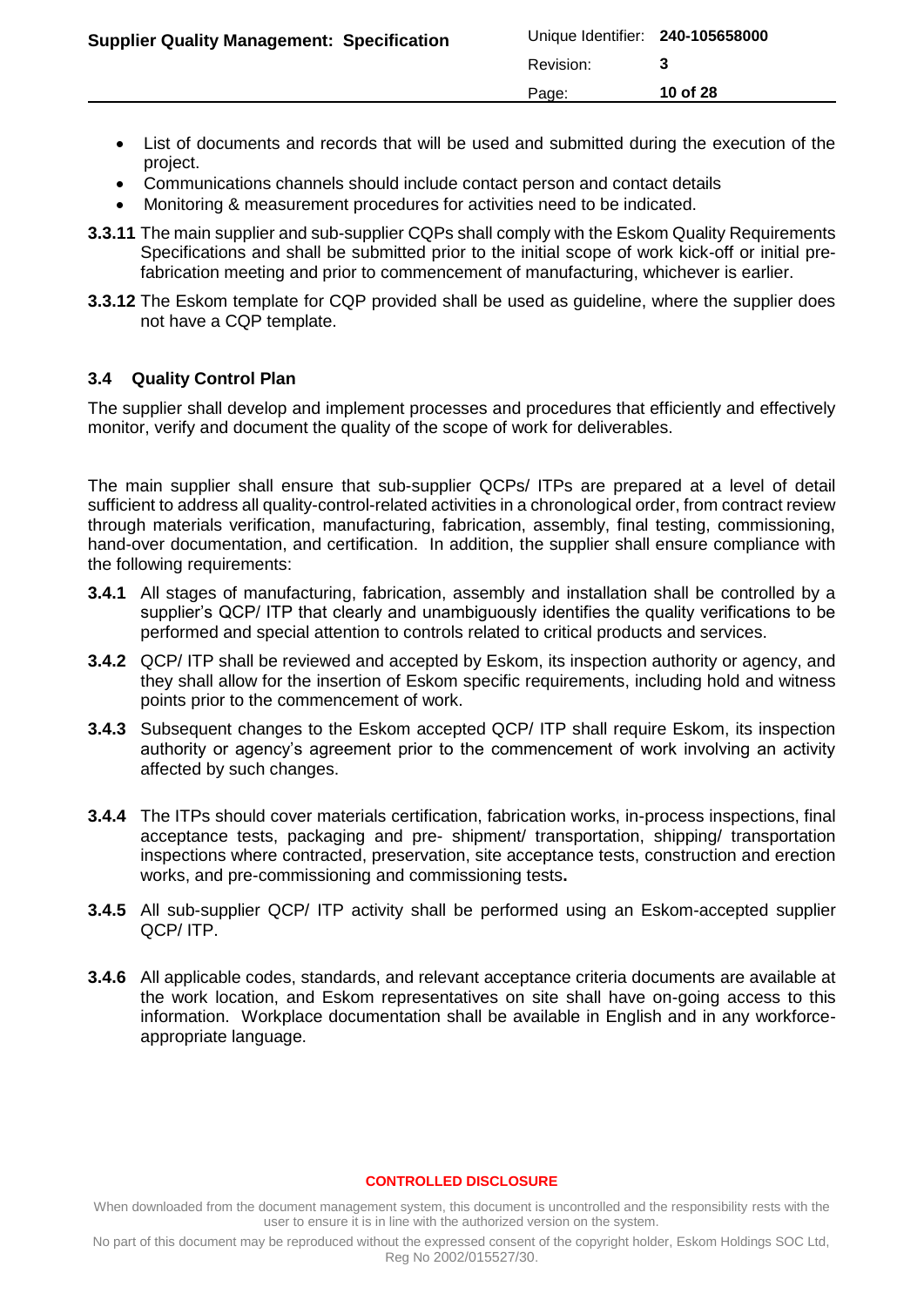| <b>Supplier Quality Management: Specification</b> | Unique Identifier: 240-105658000 |          |
|---------------------------------------------------|----------------------------------|----------|
|                                                   | Revision:                        |          |
|                                                   | Page:                            | 11 of 28 |
|                                                   |                                  |          |

- **3.4.7** Where activities subject to inspection and test procedures are to be undertaken by a subsupplier, the QCP/ ITP shall make reference to this fact and shall include descriptive details of the sub-supplier's involvement. A separate QCP/ ITP shall be required for each subsupplier scope of work.
- **3.4.8** The supplier shall be ultimately accountable and responsible for the development and proper implementation of all sub-supplier QCPs/ ITPs, including those reviewed or developed by sub-suppliers.
- **3.4.9** Eskom reserves the right to select intervention points on QCPs/ ITPs for Eskom oversight of selected functions and to perform surveillance or audits of the work.
- **3.4.10** Once signed, the ITPs and QCPs become addendums to the main contract. These ITPs can be reviewed at Eskom's discretion based on its assessment of the supplier's performance or other risks.
- **3.4.11** A QCP/ ITP shall contain the following information**:**
	- Eskom contract number and title
	- The supplier's order number
	- Identification of the area of works/contract
	- Description of the work, with components, item number, and activity date
	- QCP/ITP unique number
	- A list of the sequence of operations, including inspection and tests
	- The identification of the specification, drawing number, or procedure for each operation, with reference to the relevant criticality risk rating
	- The acceptance criteria, with reference to the technical specification, in-house, national, or international standard, with the relevant clause number for each operation
	- The inspection and test activities that the supplier has nominated for its intervention points
	- Provision for the inclusion of intervention points nominated by Eskom and/or its authority/ agency
	- Provision for intervention point acceptance by date and signature for all parties having intervention in the plan
	- Inspection and test records to be generated by the supplier for each operation and an indication of records to be provided to Eskom (as applicable)
- **3.4.12** The main supplier shall require sub-suppliers to submit QCPs/ ITPs and associated documentation applicable to the sub-supplier scope of work. Any changes made to the QCP after submission must be resubmitted to Eskom for further review. The supplier shall ensure that all sub-supplier QCPs/ ITPs are in compliance with the Eskom Quality Requirements Specifications, including, but not limited to, the following requirements:
	- Clear and unambiguous description of the equipment and location(s) at which each activity will take place, including facility location(s)
	- Identification of quality verification activity and stage
	- The details of reference documents, procedures, or method statements to be utilised in performance of the activity, including specific reference to actual sections and pages of procedures, standards, instructions, specifications, etc.

When downloaded from the document management system, this document is uncontrolled and the responsibility rests with the user to ensure it is in line with the authorized version on the system.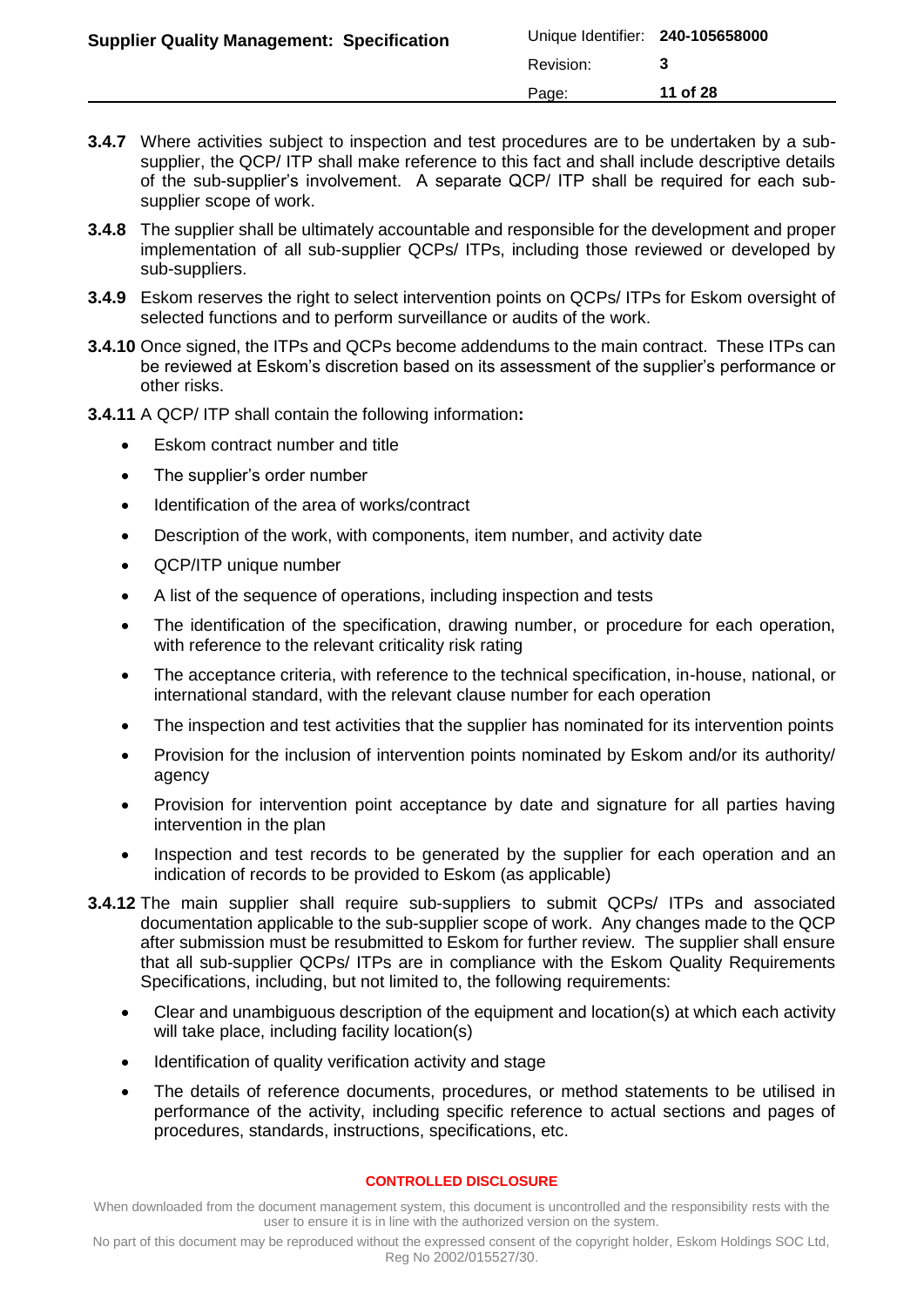- Definition of acceptance criteria
- Listing of certifying or verifying documents generated to provide evidence of compliance with specified requirements; documents are to be provided using the proper Eskom document numbering requirements
- Identification of main supplier and sub-supplier (where applicable) third-party/approved inspection authority (AIA) and Eskom inspection activities defined in terms of witness, hold, document review, and verification monitoring points and provision for sign-off of each of the above-mentioned parties for each intervention point
- Qualification requirements for quality control inspectors, including any third-party/AIA inspectors
- Listing of all proposed test procedures
- Acceptance criteria for each inspection or test in alignment with specified tolerances
- A section for signed acceptance of the QC/ITP by the supplier, sub-supplier (where applicable), and Eskom prior to commencement of work
- Inspection or testing intervention points, including, but not limited to, factory acceptance test and package acceptance test, witness, and hold points
- **3.4.13** A quality kick-off meeting will be held at the start of the contract and, if required, at the start of each subsequent phase.
	- The supplier shall arrange coordination meetings with Eskom prior to placement of orders for items or equipment to ensure that all technical and commercial requirements are clear and understood. Fourteen days' advance notice of meetings shall be given to Eskom.
	- Supplier inspection personnel, including inspection agency personnel, shall be competent and qualified to perform inspection and testing assignments. Mobilisation of all such personnel shall be in compliance with the Project Quality Personnel Qualification Specification.
- **3.4.14** Where QCP/ ITP is applicable, the supplier shall ensure that sub-suppliers are provided with comprehensive, clearly written, and unambiguous inspection and testing protocols, including processes, procedures, and methods that shall include, but not be limited to, the following:
	- Requirements for inspection checklists and inspection assignments, with lists of items to be inspected
	- An inspection and testing report format, report content, schedule for report processing and distribution, and report retention requirements
	- Inspection and test report results response tracking (log) and resolution of nonconformity in inspection and test processes, procedures, or methods and nonconformity identified in inspection and test results
	- Associated Failure Mode, Effects and Criticality Analysis (FMECA) reports relating to the equipment and sub-systems (if applicable)
	- Hazard and Operability Study (HAZOP) report, as applicable

When downloaded from the document management system, this document is uncontrolled and the responsibility rests with the user to ensure it is in line with the authorized version on the system.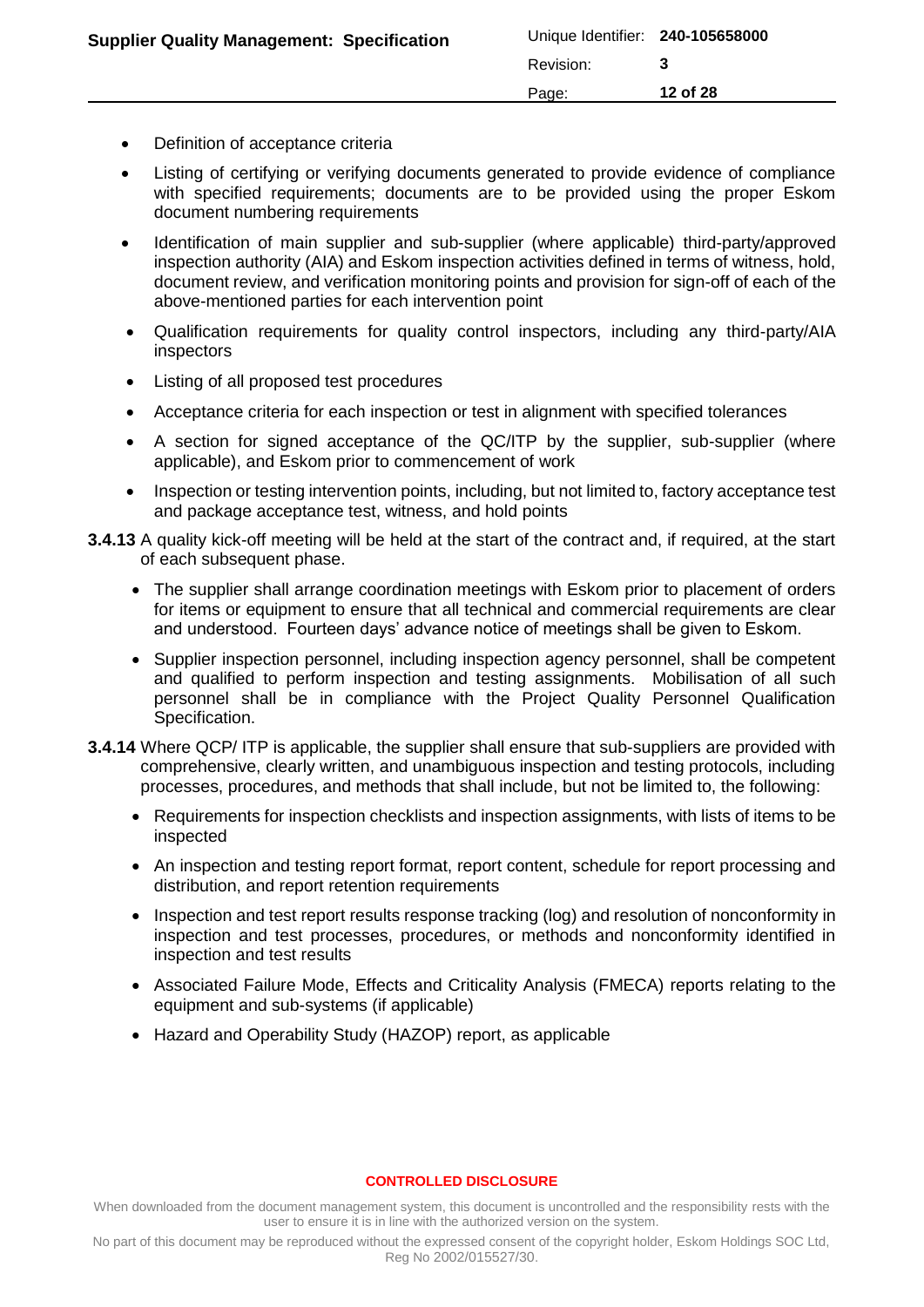| <b>Supplier Quality Management: Specification</b> | Unique Identifier: 240-105658000<br>Revision: |          |
|---------------------------------------------------|-----------------------------------------------|----------|
|                                                   | Page:                                         | 13 of 28 |

- **3.4.15** The supplier shall establish processes and procedures for formal assessment of sub-supplier inspection and testing programmes. These shall include review of sub-supplier inspection reports and other quality control documentation. Additional formal assessment of manufacturing, fabrication, and assembly facility operations shall be conducted by the supplier to ensure continuing suitability, adequacy, and effectiveness of the sub-supplier's inspection and testing programmes. Assessment frequency shall be established in consideration of the sub-supplier scope of work, criticality of scope of work deliverables, and performance information. The assessment scope and schedule shall be developed in consultation with Eskom.
- **3.4.16** Supplier processes and procedures for verification of supplier and sub-supplier purchased product compliance with specifications shall obtain document return/review status prior to implementation.
- **3.4.17** The objective is to finalise any outstanding procedural or other issues before proceeding to deliver the works.
- **3.4.18** Eskom, in consultation with the supplier, develops an agenda for the meeting, and Eskom will keep minutes of these meetings.
- **3.4.19** Mandatory pre-inspection meetings will be convened by Eskom or its inspection agency or AIA to be attended by the supplier's and sub-supplier's representatives, including their quality representatives who will be involved in the works, and records are to be kept.
- **3.4.20** Eskom reserves the right to appoint resident quality inspectors who can be based at the supplier's or sub-supplier's premises and on site where the work is being performed. The supplier is expected to provide workspace at no cost to Eskom for the inspector, as required.
- **3.4.21** Eskom may appoint any organisation it prefers to perform quality assurance and quality control activities, either in the capacity as an AIA or inspection agency, on the works contracted to the supplier, and the supplier or its sub-suppliers may not object, prevent, hinder, undermine, circumvent, question, discredit, or in any way make it impossible for such organisation to carry out its work on behalf of Eskom.
- **3.4.22** The Eskom template for QCP/ ITP provided shall be used as guideline, where the supplier does not have a QCP/ ITP template**.**

### <span id="page-12-0"></span>**3.5 Pre-Contract Award: Quality Requirement**

#### **3.5.1 Main Supplier and Sub-supplier Categories**

Eskom supplier quality requirements for all existing and potential suppliers and sub-suppliers are classified into four categories (category 1, 2, 3 and 4). Suppliers must prepare and submit quality documentation as per the tender selected category **(indicated in Form A)** using the list of tender returnables document.

**NOTE:** Only one (1) category must be applicable per procurement process e.g. [Eskom requests for information (RFI)/ requests for quotation (RFQ)/ requests for proposal (RFP), including contracts for the procurement of products and services].

#### **CONTROLLED DISCLOSURE**

When downloaded from the document management system, this document is uncontrolled and the responsibility rests with the user to ensure it is in line with the authorized version on the system.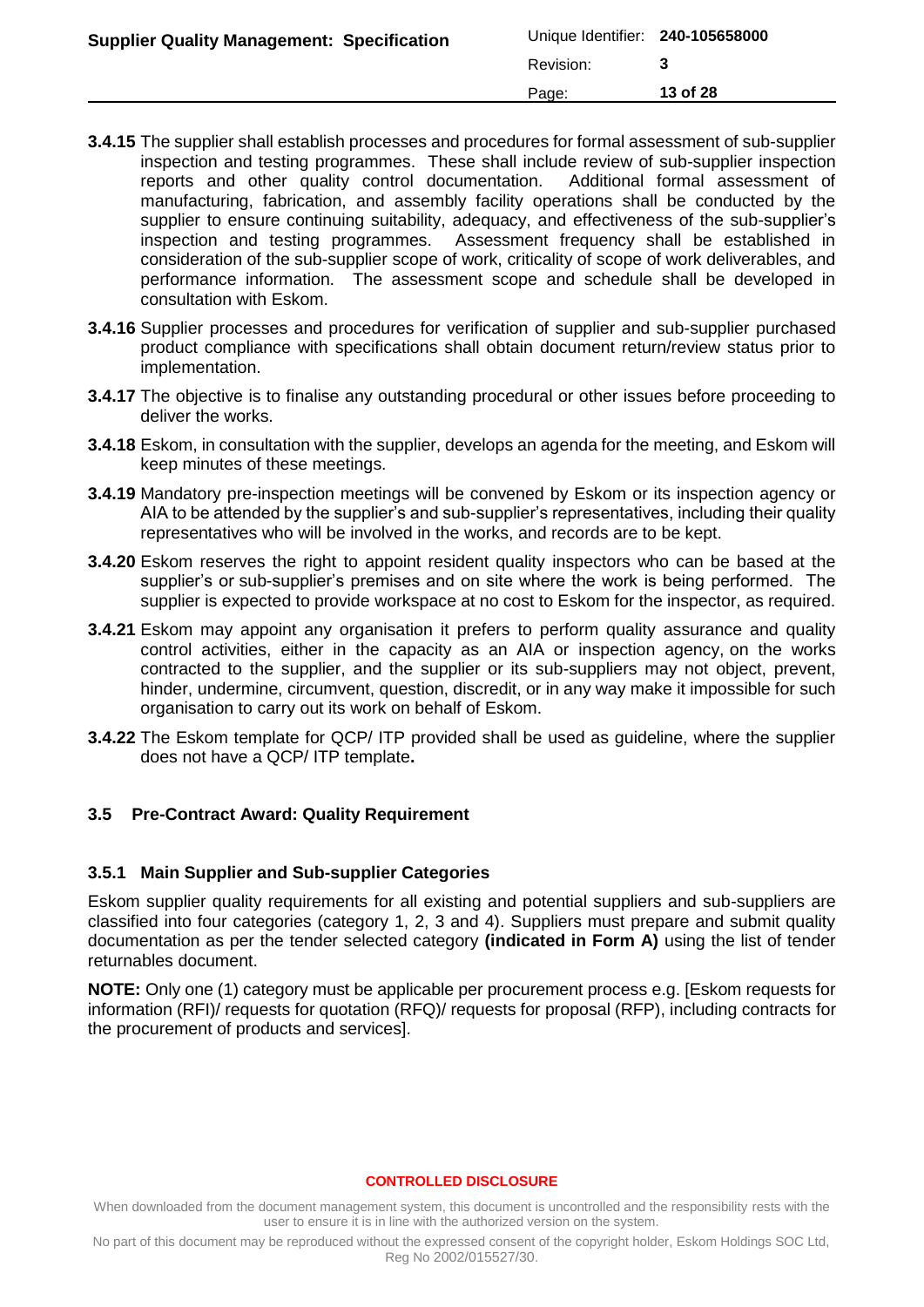|                                                   | Page:                            | 14 of 28 |
|---------------------------------------------------|----------------------------------|----------|
|                                                   | Revision:                        |          |
| <b>Supplier Quality Management: Specification</b> | Unique Identifier: 240-105658000 |          |

The following are the minimum returnable documentation for Categories 1 to 4:

## **3.5.2 Category 1: Quality Requirements**

- The supplier shall complete and sign **Form A** (Enquiry/Contract/Quality Requirements for Supplier Quality Management Specification 240-105658000/ QM 58 and ISO 9001).
- The supplier shall submit a valid copy of ISO 9001 or any applicable certificate of a QMS (the latest applicable revision). The QMS should drive the supplier's business management processes to ensure that all of Eskom's requirements are fully met on a consistent basis.
- The supplier shall submit the latest copy of the **management system internal and external audit** reports. The audit reports must include, if applicable, nonconformity identified, and the resulting remedial actions (correction and/ or corrective action reports).
- The supplier shall submit a **draft contract quality plan** that is specific to the scope of work as described in the tender documents. The plan must address the minimum requirements as per ISO 10005.
- Where applicable; the supplier shall submit a draft, or an **example of an inspection and test plan (ITP) or quality control plan (QCP)** on similar and/ or previous work done.
- The supplier shall submit documented information for Control of Externally Provided Processes, Products and Services.
- The supplier shall submit a copy of documented information for roles, responsibilities and authorities in relation to the QMS. Examples of relevant documented information are; organization charts, job descriptions, work instructions, duty statements, manuals, procedures.
- The supplier shall submit documented information retained (records) of management review meetings that include agenda, meeting minutes, attendance registers, reports, presentations, etc.

**Note:** specific requirements per tender will be selected using the List of Tender Returnable documents (240-12248652).

## **3.5.3 Category 2: Quality Requirements**

- The supplier shall complete and sign **Form A** (Enquiry/Contract/Quality Requirements for Supplier Quality Management Specification 240-105658000/ QM 58 and ISO 9001).
- The supplier shall submit objective evidence of a developed, implemented and maintained QMS that complies with ISO 9001 or any applicable standard of quality management system (the latest applicable revision). The following documents (approved/ signed copies) shall be submitted:
	- Quality Management System manual or a documented information that have defines and describes the QMS and its scope
	- Quality Policy, aligned with the supplier's strategic direction (documented information)
	- Quality Objectives (documented information)
	- Control of documented information (both maintain and retain documented information )
	- **Internal audit procedure (documented information)**
	- Control of nonconforming outputs (documented information)
	- Nonconformity and Corrective action procedure (documented information)

#### **CONTROLLED DISCLOSURE**

When downloaded from the document management system, this document is uncontrolled and the responsibility rests with the user to ensure it is in line with the authorized version on the system.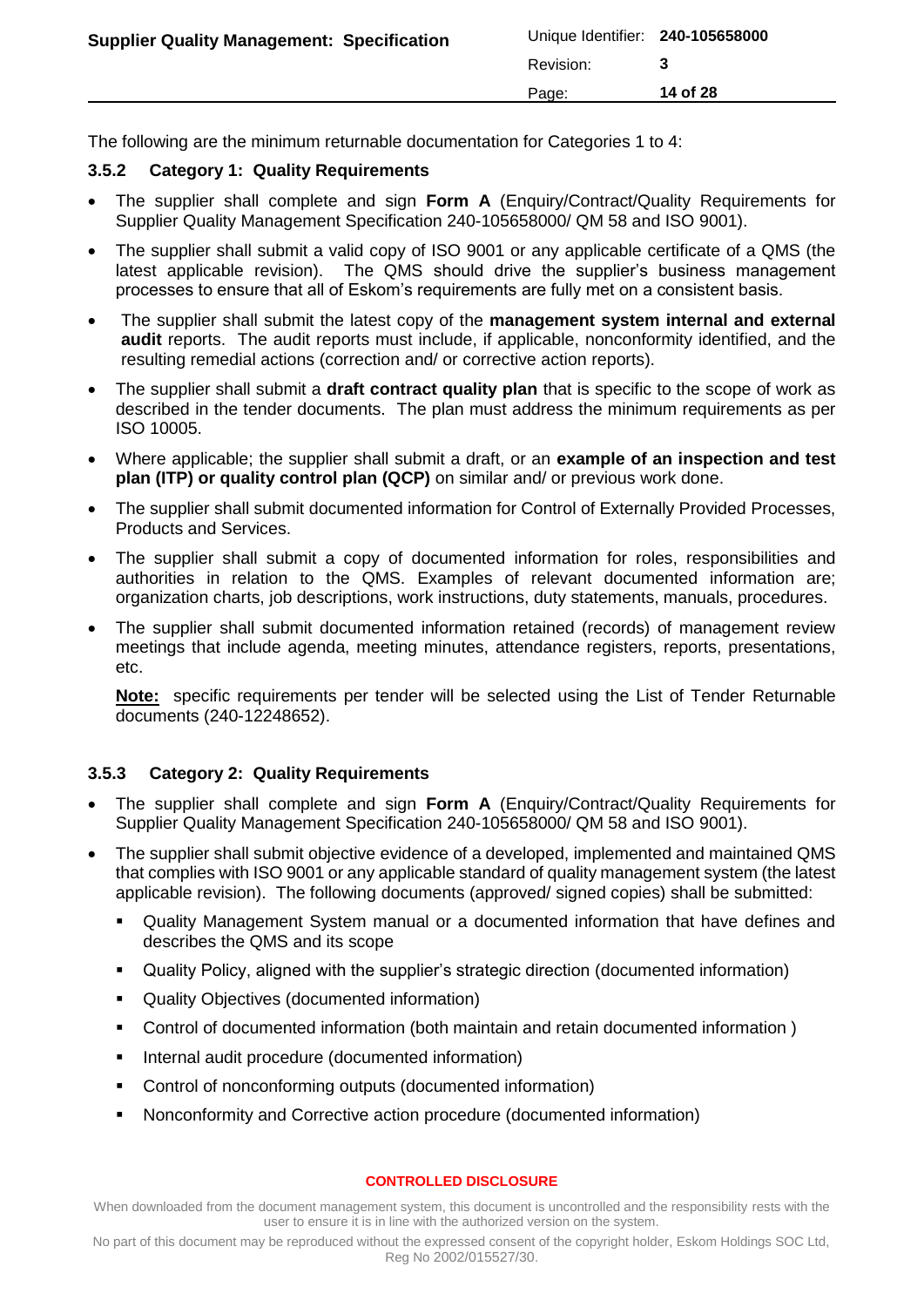| <b>Supplier Quality Management: Specification</b> | Unique Identifier: 240-105658000 |          |
|---------------------------------------------------|----------------------------------|----------|
|                                                   | Revision:                        |          |
|                                                   | Page:                            | 15 of 28 |
|                                                   |                                  |          |

The QMS should drive all the supplier's business management processes to ensure that all of Eskom's requirements are fully met on a consistent basis.

- The supplier shall submit the latest copy of the management system internal audit reports. The audit reports must include, if applicable, nonconformity identified, and the resulting remedial actions (correction and/ or corrective action reports).
- The supplier shall submit a **draft contract quality plan** that is specific to the scope of work as described in the tender documents. The plan must address the minimum requirements as per ISO 10005.
- Where applicable; the supplier shall submit an example of **inspection and test plan (ITP) or quality control plan (QCP)** on similar or previous work done.
- The supplier shall submit documented information for Control of Externally Provided Processes, Products and Services.
- The supplier shall submit a copy of documented information for roles, responsibilities and authorities in relation to the QMS. Examples of relevant documented information are; organization charts, job descriptions, work instructions, duty statements, manuals, procedures.
- The supplier shall submit documented information retained (records) of management review meetings that include agenda, meeting minutes, attendance registers, reports, presentations, etc.

**Note:** specific requirements per tender will be selected using the List of Tender Returnable document (240-12248652).

## **3.5.4 Category 3: Quality Requirements**

- The supplier shall complete and sign **Form A** (Enquiry/Contract/Quality Requirements for Supplier Quality Management Specification 240-105658000/ QM 58 and ISO 9001).
- The supplier shall submit objective evidence of a **developed QMS** that complies with **ISO 9001** (or the latest applicable revision). The following documented information (approved/ signed copies) shall be submitted:
	- o Quality management system manual or a (documented information) that have defines and describes the QMS and its scope
	- o Quality Policy, aligned with the supplier's strategic direction (documented information)
	- o Quality Objectives (documented information)
	- o Control of documented information (both maintain and retain documented information )
	- o Internal audit procedure (documented information)
	- o Control of nonconforming outputs (documented information)
	- o Nonconformity and Corrective action procedure (documented information)

The QMS should drive all the supplier's business management processes to ensure that all of Eskom's requirements are fully met on a consistent basis.

#### **CONTROLLED DISCLOSURE**

When downloaded from the document management system, this document is uncontrolled and the responsibility rests with the user to ensure it is in line with the authorized version on the system.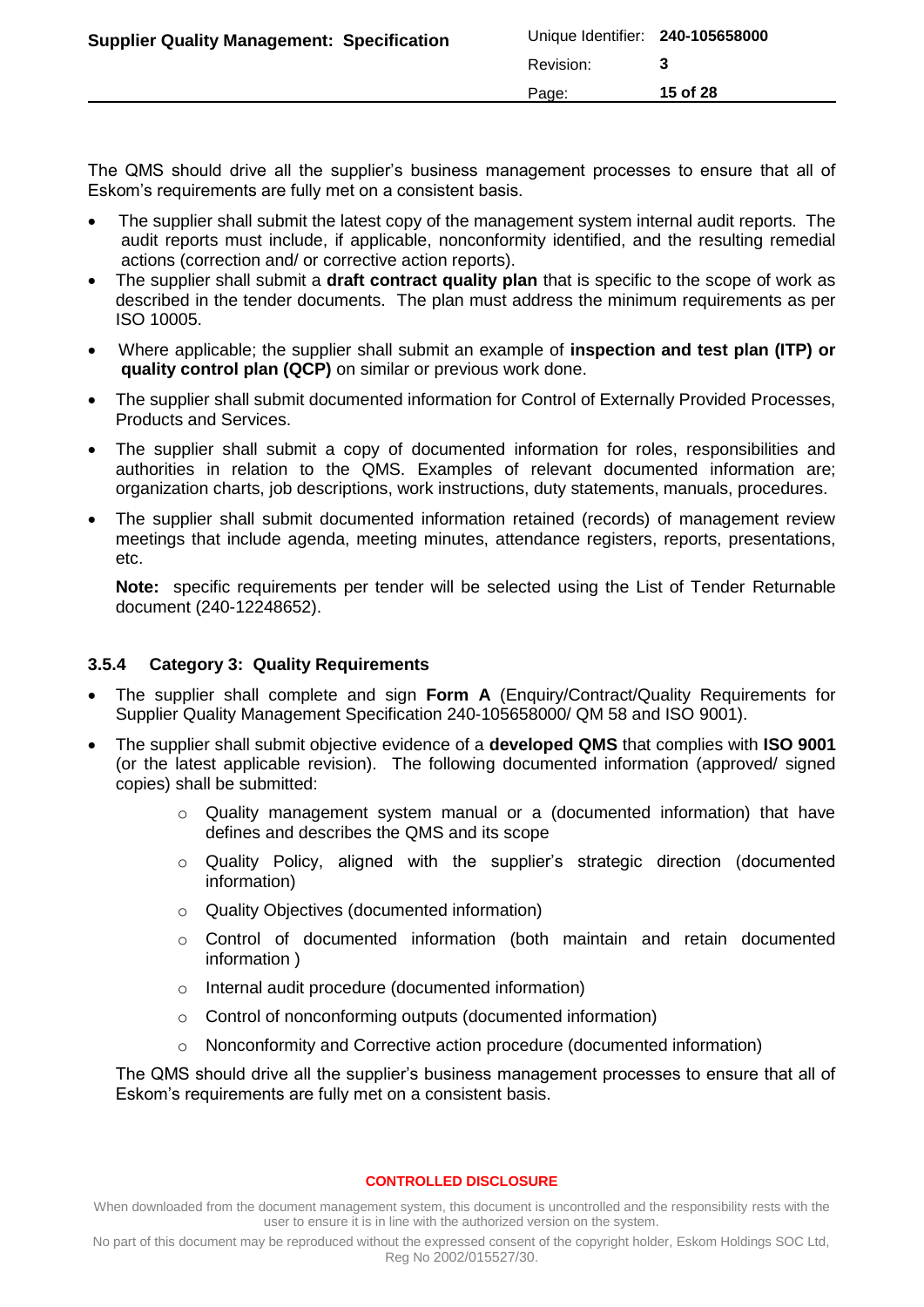| <b>Supplier Quality Management: Specification</b> | Unique Identifier: 240-105658000 |          |
|---------------------------------------------------|----------------------------------|----------|
|                                                   | Revision:                        |          |
|                                                   | Page:                            | 16 of 28 |
|                                                   |                                  |          |

- The supplier shall submit a **draft contract quality plan** that is specific to the scope of work as described in the tender documents. The plan must address the minimum requirements as per ISO 10005.
- Where applicable; the supplier shall submit an **example inspection and test plan (ITP) or quality control plan (QCP)**.
- The supplier shall submit documented information for Control of Externally Provided Processes, Products and Services.
- The supplier shall submit a copy of documented information for roles, responsibilities and authorities in relation to the QMS. Examples of relevant documented information are; organization charts, job descriptions, work instructions, duty statements, manuals, procedures.

**NB:** specific requirements per tender will be selected using the List of Tender Returnables document (240-12248652).

## **3.5.5 Category 4: Quality Requirements**

- The supplier shall complete and sign **Form A** (Enquiry/Contract/Quality Requirements for Supplier Quality Management Specification 240-105658000/ QM 58 and ISO 9001).
- The supplier shall submit a **quality method statement based on ISO 9001 and specific to the scope of work**.
- The **quality method statement** should address all the supplier's business management processes to ensure that all of Eskom's requirements are fully met on a consistent basis.
- The supplier shall submit a signed/ approved quality policy (aligned with the supplier's strategic direction). (documented information)
- The supplier shall submit a copy of **quality objectives**. (documented information)
- The supplier shall submit documented information for Control of Externally Provided Processes, Products and Services.
- The supplier shall submit a copy of the documented information for roles, responsibilities and authorities, specific to the project/ scope of work/ technical requirements. Examples of relevant documented information are; organization charts, job descriptions, work instructions, duty statements, manuals, procedures.

**Note:** specific requirements per tender will be selected using the List of Tender Returnables document (240-12248652).

## <span id="page-15-0"></span>**3.6 Main Supplier and Sub-supplier Capability and Capacity Assessment**

Supplier capability and capacity assessments shall be performed prior to contract award on potential suppliers participating in Eskom Holdings procurement process to:

- provide products and services with high risk to operational sustainability
- work on critical plant and equipment
- supply of critical plant items or components
- provide special processes

#### **CONTROLLED DISCLOSURE**

When downloaded from the document management system, this document is uncontrolled and the responsibility rests with the user to ensure it is in line with the authorized version on the system.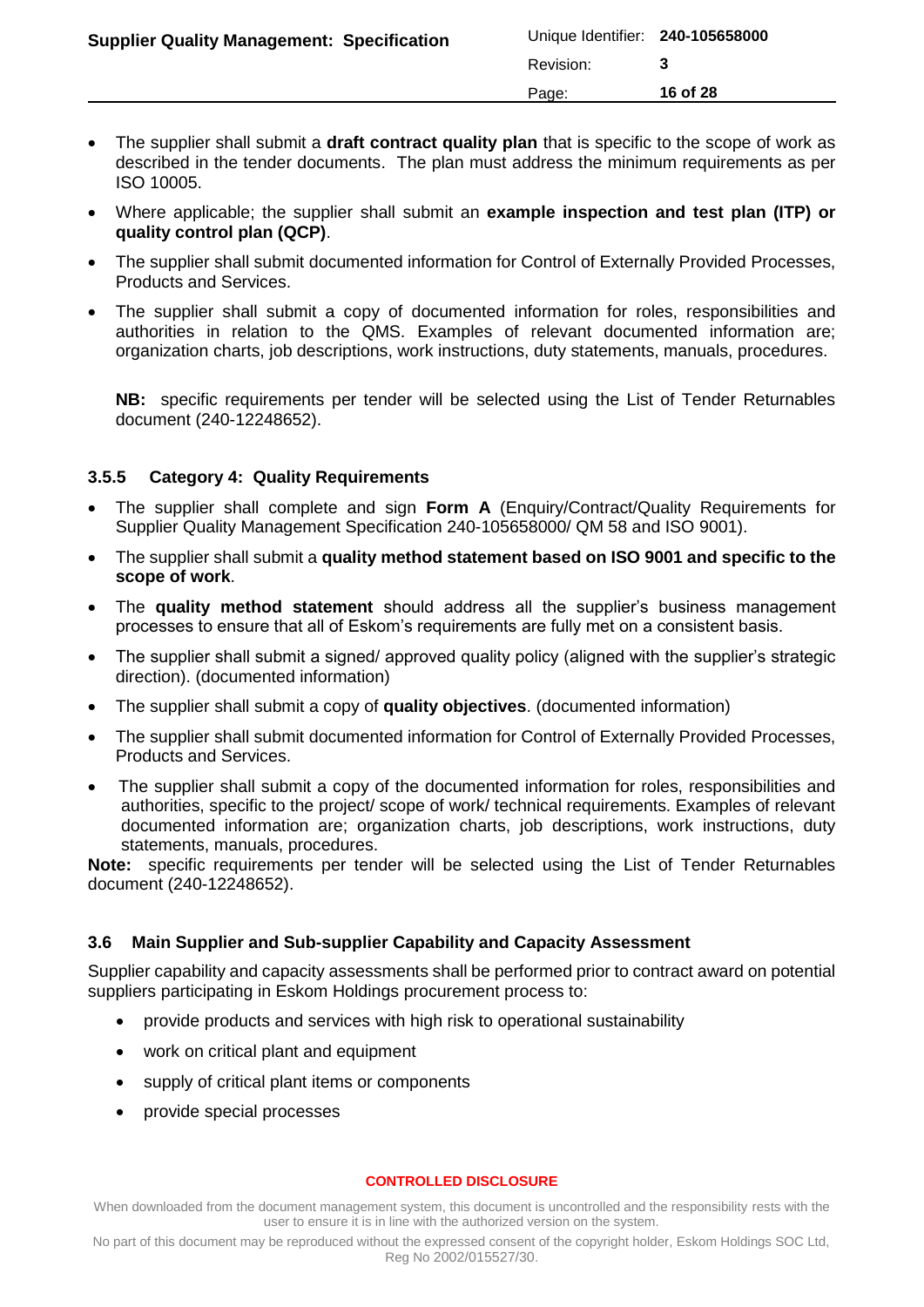|                                                   | Page:                            | 17 of 28 |
|---------------------------------------------------|----------------------------------|----------|
|                                                   | Revision:                        |          |
| <b>Supplier Quality Management: Specification</b> | Unique Identifier: 240-105658000 |          |

All sub-suppliers used by the main supplier/ contractor, performing work on Eskom critical plant equipment, supplying commodities and providing specialised services shall be subjected to the capability and capacity assessment.

Critical plant includes the following:

- Generation Level 1 & 2 plant
- Transmission and Distribution Power Plant & Control Plant
- Mega Projects

All potential quality risks identified will be included in the assessment report provided for the tender evaluation.

**Note:** Form A (Enquiry/ Contract/ Quality Requirements for Supplier Quality Management: Specification 240-105658000/ QM 58 and ISO 9001) will be used to select and indicate whether capability and capacity assessment will be conducted.

## <span id="page-16-0"></span>**3.7 Post-Contract Award**

### <span id="page-16-1"></span>**3.7.1 Contract Execution**

The supplier shall submit the following documents within 30 days or as per stated timeline after the contract date, prior to the commencement of work, for acceptance by Eskom:

- The supplier shall complete a QCP before contract award. This shall be reviewed and signed off by Eskom within 30 days or as per stated timeline after contract award.
- The supplier shall complete a quality control plan and ITP(s) for review and acceptance by Eskom prior to the commencement of any work, inclusive of subcontracted work, within 30 days or as per stated timeline after contract award.
- The sub-supplier QCP/ ITP shall be submitted for review and comment by the supplier and by Eskom within 30 days or as per stated timeline after the award of the tender. All supplier and Eskom comments shall be resolved prior to commencing work.
- The equipment lists and an indication of pressurised components and systems.

**Note:** These plans are to be compiled in line with Eskom's requirements and will have to be discussed with, and approved by, Eskom prior to any work commencing.

- Correspondence shall be directed to the project manager, and periodic quality review meetings shall be convened by Eskom with the supplier.
- The mandatory quality review meetings are to be convened by the nominated project quality manager or his/her representative for the contract.
- Monthly quality performance and management reports are to be prepared by the supplier during contract execution. The content of these reports shall be agreed by Eskom when submitted to Eskom on a monthly basis.

#### **CONTROLLED DISCLOSURE**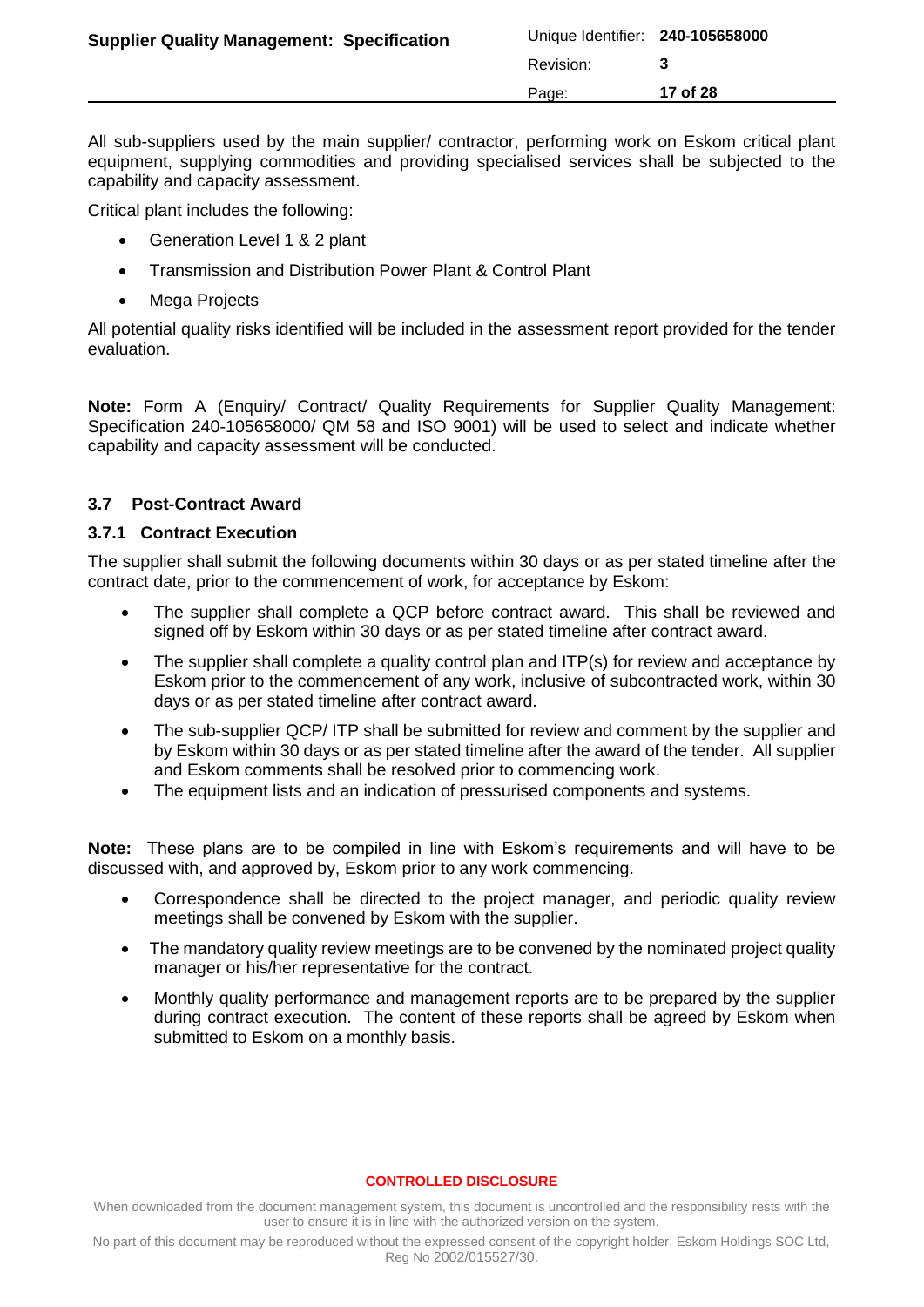| <b>Supplier Quality Management: Specification</b> | Unique Identifier: 240-105658000 |          |
|---------------------------------------------------|----------------------------------|----------|
|                                                   | Revision:                        |          |
|                                                   | Page:                            | 18 of 28 |

### <span id="page-17-0"></span>**3.7.2 Supplier Quality Performance Monitoring Phase**

During the contract execution phase, suppliers shall be monitored by Eskom for performance on quality-related aspects.

The outcomes of such monitoring will enable Eskom to take any appropriate actions pertaining to the supplier.

The monitoring shall be carried out periodically by Eskom or at predetermined intervals during the execution of a contract using agreed key performance indicators. The monitored key performance areas include the following:

- CQP and QCP /ITP
- **Delivery**
- Design
- Cost
- Management system

Subsequent key performance indicators associated with these areas will include the following:

- Nonconformity monitoring
- Audit and assessment evaluation scoring
- Management system compliance and accreditation
- Achievement of delivery targets as per contractual agreements
- Process improvements
- Correction and corrective action response and closure

### <span id="page-17-1"></span>**3.7.3 Supplier Quality Audit**

- 3.7.3.1 Quality audits and related quality performance reviews are intended to provide an objective evaluation of compliance with performance expectations defined in this specification, in the supplier contract quality plan (CQP), and in any other project scope of work specification.
- 3.7.3.2 Quality audits and related quality performance reviews include, but are not limited to, any quality or other project functional area audits, assessments, verification of compliance reviews, surveillance, inspections, or other interim or final assessments of scope of work deliverables provided by the supplier or sub-suppliers
- 3.7.3.3 Quality audits and related quality performance reviews are intended to provide an objective evaluation of compliance with performance expectations defined in this specification, in the supplier contract quality plan (CQP), and in any other project scope of work specification.
- 3.7.3.4 Quality audits and related quality performance reviews include, but are not limited to, any quality or other project functional area audits, assessments, verification of compliance reviews, surveillance, inspections, or other interim or final assessments of scope of work deliverables provided by the supplier or sub-suppliers**.**

#### **CONTROLLED DISCLOSURE**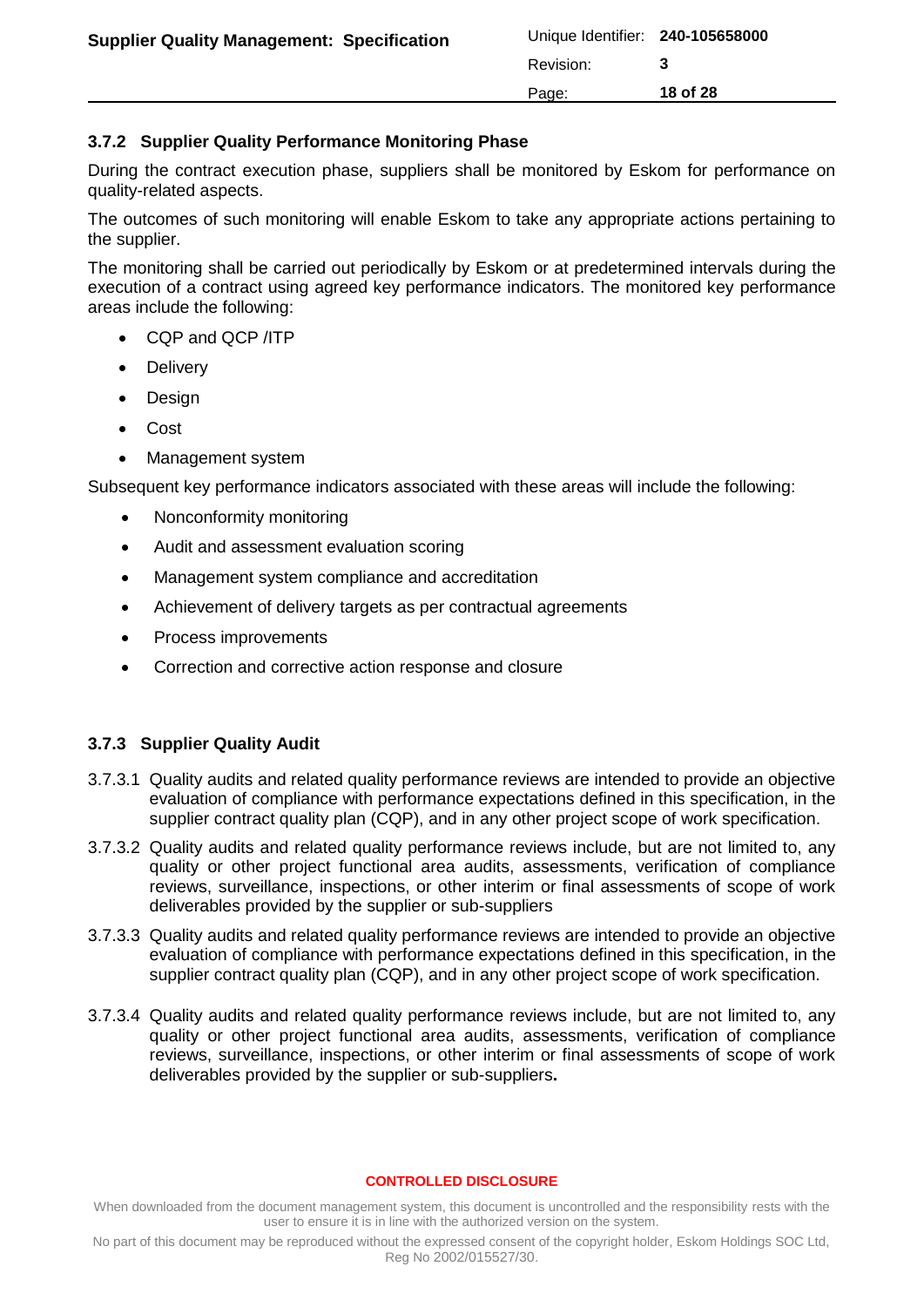| <b>Supplier Quality Management: Specification</b> | Unique Identifier: 240-105658000 |          |
|---------------------------------------------------|----------------------------------|----------|
|                                                   | Revision:                        |          |
|                                                   | Page:                            | 19 of 28 |

- 3.7.3.5 Quality audits and related quality performance reviews shall be carried out by trained, accredited, and experienced personnel in accordance with procedures documented in the CQP.
- 3.7.3.6 The supplier shall submit, for Eskom review, documented processes for conducting project scope of work quality audits and related quality performance reviews. Supplier quality audits and related quality performance review processes shall be designed to address evaluation of progress towards completion of project functional area deliverables as well as final deliverable quality.
- 3.7.3.7 The supplier shall provide a schedule of anticipated quality audits covering all functional areas and related quality performance reviews at the time of first post-contract award CQP submission.

### <span id="page-18-0"></span>**3.8 Standard Conditions**

### <span id="page-18-1"></span>**3.8.1** Rights of Access

### **Eskom**:

- 3.8.1.1 shall be granted electronic and hard-copy access to all quality plans, procedures, documentation, and other quality records relating to the work, including, but not limited to, data extracts;
- 3.8.1.2 reserves the right to review, inspect, and audit any or all parts of the supplier's QMS, as well as any documentation, materials, or equipment associated with the work, at any time or project work location; and
- 3.8.1.3 reserves the right to carry out assessments and audits on all new suppliers and subsuppliers.

### **The supplier:**

- 3.8.1.4 shall support Eskom's effort to monitor, verify, and/or witness any activities associated with the work at any time;
- 3.8.1.5 shall cooperate with Eskom requests for documentation, records, and inspection and witnessing. Eskom participation in audits, appraisals, assessment of plans, and verification shall be conducted at no extra cost to Eskom;
- 3.8.1.6 shall ensure that a sub-supplier provides access to Eskom to all work procedures, records, and supporting documentation through provision of access to view and photocopy, as required, to support verification of scope of work requirements. Access shall include the ability to photograph Eskom equipment, systems, system components, materials, etc.;
- 3.8.1.7 shall provide access to all quality-related information pertaining to activities performed by itself or sub-suppliers, where Eskom might not have participated in the witnessing of their quality assurance or control (this refers to inspections, audits, etc. performed by the supplier on its own sub-suppliers);
- 3.8.1.8 shall allow Eskom to assess, audit, approve, or reject any sub-suppliers employed by Eskom's suppliers to assist with the product and/or service delivery to Eskom; and
- 3.8.1.9 shall ensure that the above requirements flow down to sub-suppliers.

#### **CONTROLLED DISCLOSURE**

When downloaded from the document management system, this document is uncontrolled and the responsibility rests with the user to ensure it is in line with the authorized version on the system.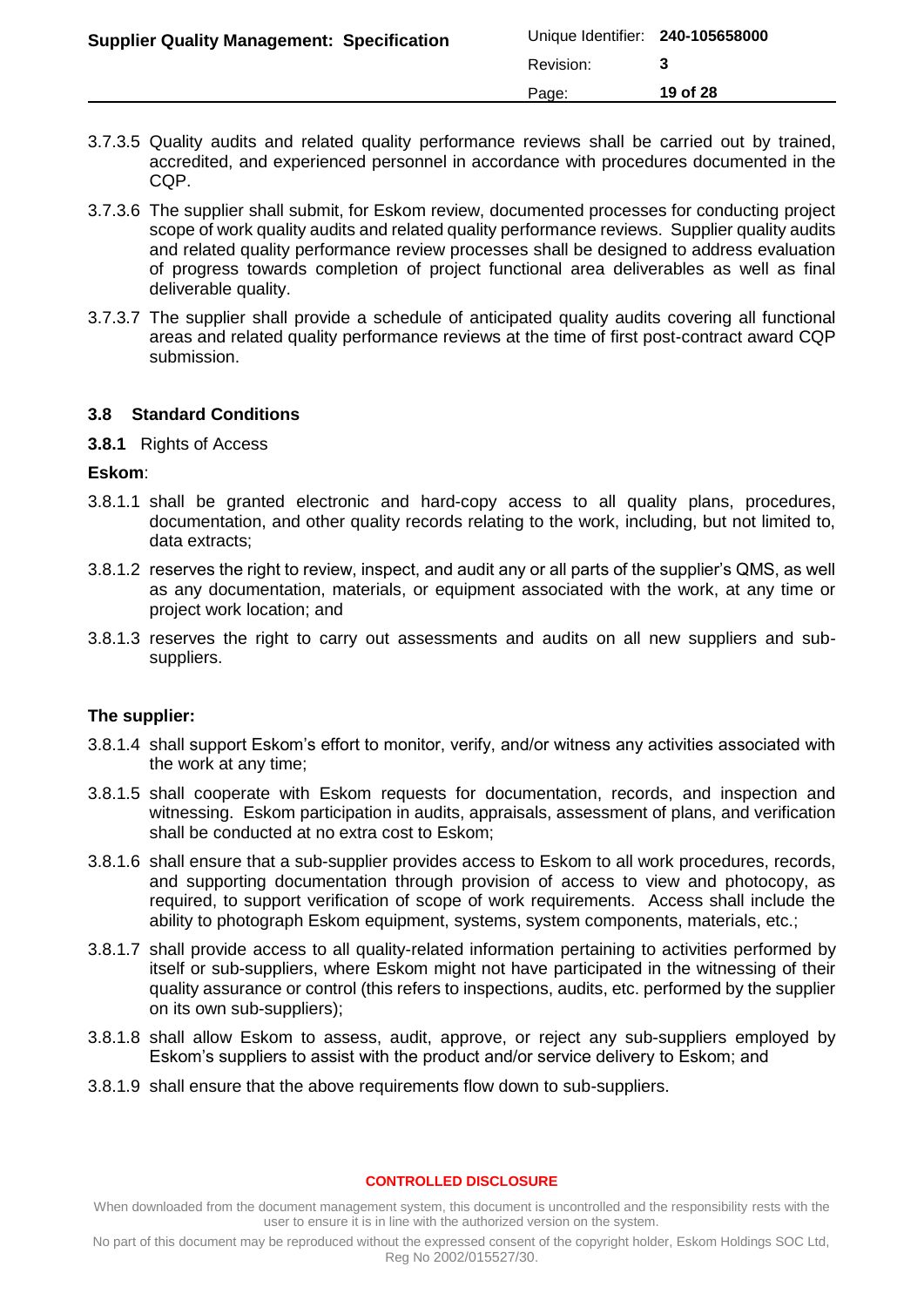|                                                   | Page:                            | 20 of 28 |
|---------------------------------------------------|----------------------------------|----------|
|                                                   | Revision:                        |          |
| <b>Supplier Quality Management: Specification</b> | Unique Identifier: 240-105658000 |          |

### <span id="page-19-0"></span>**3.8.2 Eskom Rights to Information**

- 3.8.2.1 To expect that the works will be conducted in accordance with the contract between the parties.
- 3.8.2.2 To have access to the supplier's information as determined by applicable legislation.
- 3.8.2.3 Eskom reserves the right to oversee the supplier's audit programmes by participating in selected audits as an observer and by assessing the supplier during key work stages. Eskom will coordinate with the supplier to develop an oversight schedule aligned with the supplier's audit schedule.
- 3.8.2.4 To obtain access to any audit reports of audits performed by the supplier reflected in the audit programme.
- 3.8.2.5 To conduct independent quality audits during all phases of the contract, and the supplier shall provide all resources to support these activities.
- 3.8.2.6 Eskom shall have the right to participate in, or request that, a technical investigation be launched and conducted at the supplier's and sub-suppliers' premises or other sites when risk to Eskom products or service deliverables is identified.
- 3.8.2.7 To participate in, and/or lead, investigations related to incidents involving its products.
- 3.8.2.8 To require from suppliers to be responsible for the cost of re-inspections.
- 3.8.2.9 To withhold payment from suppliers as a result of outstanding nonconformities, irrespective of the agreed payment schedule and in accordance with the conditions of contract.
- 3.8.2.10 Shall be granted electronic and hard-copy access to all quality plans, procedures, documentation, and other quality records relating to the work, including, but not limited to, data extracts.
- 3.8.2.11 Reserves the right to review, inspect, and audit any or all parts of the supplier's QMS, as well as any documentation, materials, or equipment associated with the work, at any time or project work location.
- 3.8.2.12 Shall carry out assessments and audits on all new suppliers and sub-suppliers.
- 3.8.2.13 Reserves the right to appoint resident quality inspectors who can be based at the supplier's or sub-supplier's premises and on site where the work is being performed.
- 3.8.2.14 Reserves the right to select intervention points within all developed supplier QCPs/ ITPs for Eskom oversight of selected functions and to perform surveillance or audits of the work.
- 3.8.2.15 Shall be given access at all reasonable times before, during, and after manufacture and before delivery, construction, erection, and commissioning to measure, test, and inspect the products and workmanship, as necessary, at the supplier's premises and at Eskom sites.
- 3.8.2.16 Reserves the right to suspend any pending deliveries by the issuing of a cease delivery order at any time and for any portion of the work that is not being performed in accordance with the specified/agreed requirements.

#### **CONTROLLED DISCLOSURE**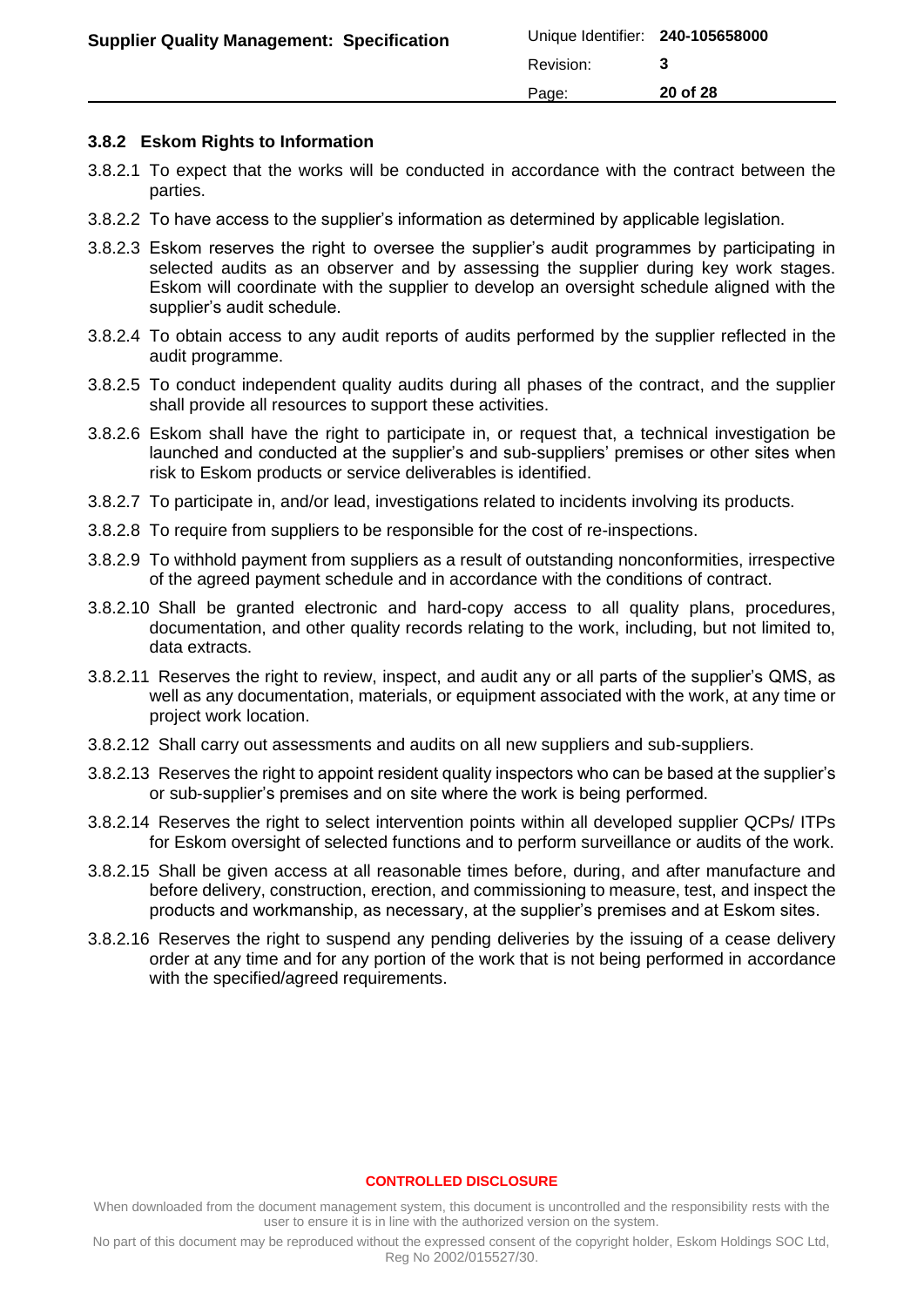| <b>Supplier Quality Management: Specification</b> | Unique Identifier: 240-105658000 |          |
|---------------------------------------------------|----------------------------------|----------|
|                                                   | Revision:                        |          |
|                                                   | Page:                            | 21 of 28 |

### <span id="page-20-0"></span>**3.8.3 Preservation**

The supplier shall develop and implement a comprehensive preservation programme consisting of plans, processes, procedures and actions undertaken for the purpose of planning for and maintenance of material deliverables quality. The supplier preservation programme scope includes, but is not limited to, the following:

- 3.8.3.1 Engagement of personnel suitably qualified for oversight of, and (as required) direct implementation of, preservation programme requirements.
- 3.8.3.2 Development and implementation of preservation programme training appropriate to work need.
- 3.8.3.3 Eskom may make use of its appointed service provider tasked to provide a full suite of services encompassing an online monitoring system and asset tracking during, but not limited to the following stages: inspections, testing, shipping, transportation, storage, and commissioning. The supplier is to enable full access during all of these stages in order to allow the installation of the devices on Eskom-identified products and equipment, which include the sub-supplier's testing facilities, processing plant, and any other processes deemed important towards effective and efficient quality control.
- 3.8.3.4 Eskom seeks cooperation between the supplier's designers and those of Eskom's service provider in ensuring seamless installation of the device and other associated installations. Moreover, there is also a need to integrate data flows and systems between Eskom and the supplier. Further details are included in the Eskom specifications and works information.
- 3.8.3.5 Review and tracking of compliance with Eskom and supplier engineering specification of preservation requirements.
- 3.8.3.6 Review and tracking of compliance with sub-supplier provided preservation requirements and recommendations.
- 3.8.3.7 Evaluation of prospective temporary and longer-term material storage sites for consistency with preservation programme expectations.
- 3.8.3.8 Preservation work plan development and plan execution performance evaluation of all parties engaged for provision of material transportation, handling, or storage services.
- 3.8.3.9 Oversight of material quality preservation plan preparation and plan execution performance at all work locations.
- 3.8.3.10 Development of a preservation programme records management process, in compliance with Eskom information management requirements, which comprehensively addresses generation, maintenance, and ready access by Eskom to all preservation programme records.
- 3.8.3.11 The supplier shall deploy a clearly defined documented programme providing for identification of all physical asset pre-operation preservation of quality requirements. In this reference, the term "physical assets" should be understood to include bulk materials, including consumable items, equipment systems, system components, and any other procured or supplied materials or equipment transferred to project control, but not deployed for operational purposes.

#### **CONTROLLED DISCLOSURE**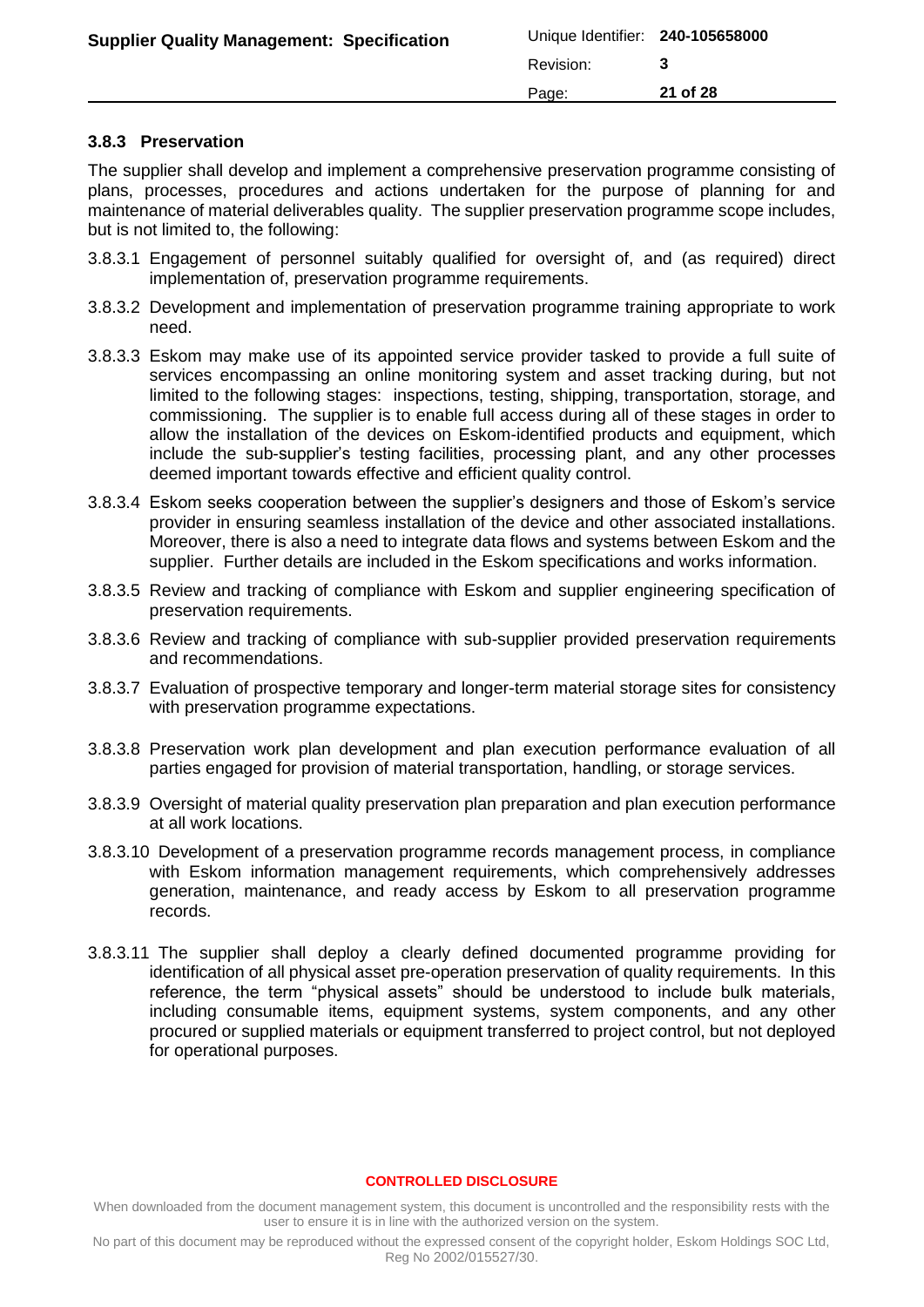| <b>Supplier Quality Management: Specification</b> | Unique Identifier: 240-105658000 |          |
|---------------------------------------------------|----------------------------------|----------|
|                                                   | Revision:                        |          |
|                                                   | Page:                            | 22 of 28 |
|                                                   |                                  |          |

- 3.8.3.12 Where the project responsibility for equipment and materials management has been formally delegated, the supplier's preservation programme shall ensure clear and unambiguous communication of pre-operation preservation of goods quality requirements to sub-suppliers.
- 3.8.3.13 The supplier's preservation programme shall clearly and unambiguously document processes and procedures for efficient and effective monitoring of compliance with programme requirements.
- 3.8.3.14 Compliance monitoring shall commence with ensuring comprehensive consideration of preservation requirements in the engineering instruction and subsequent inclusion of said instruction in procurement documentation and shall be applicable until such time as equipment or materials have been incorporated in an operating or operational system or structure.
- 3.8.3.15 Compliance evaluation frequency shall anticipate transfer of tactical-level responsibility for management of preservation responsibilities between project functional areas, for example, procurement to logistics, logistics to fabrication, fabrication to logistics, logistics to construction, etc., and shall, in similar fashion, anticipate transfer of support for tactical-level responsibility between various subcontracted service providers.
- 3.8.3.16 Supplier engineering shall ensure that preservation requirements for scope of work systems, system components, equipment, materials, and other procured goods are clearly and unambiguously documented and that preservation requirements are efficiently and effectively communicated to project procurement, logistics, construction management, quality, security, and other project functional areas, as required, for efficient and effective implementation of preservation requirements. This shall take the form of a preservation programme applicable to all systems, system components, equipment, materials, customersupplied materials, and other goods procured or managed under the scope of work.
- 3.8.3.17 The supplier's preservation management programme shall clearly and unambiguously address temporary, long-term, and in-transit preservation requirements, including, but not limited to**:**
	- requirements for protection against, or insulation from, atmospheric conditions, sunlight, temperature, soil, dust, humidity, salt spray, corrosive atmospheres, or other physical environment conditions;
	- detailed procedures for application, use, monitoring, and maintenance of coatings, coverings, fasteners, lines, and other components for internal and external weather proofing;
	- requirements for electrical grounding or isolation;
	- requirements for internal or external environment creation, for example, inert gas charging, heating, cooling, etc., inclusive of gas storage, electric power supply, etc.;
	- detailed procedures for initial set-up, charging, activation, and maintenance of internal atmosphere generation, regeneration, monitoring, and relieving systems, for example, inert gas management systems;
	- requirements for protection against, or insulation from, vibration or long-period cyclical motion in transit, for example, wave-generated movement during sea transport;
	- internal and external structural integrity protection, for example, internal and external bracing, padding, framing, chocking, etc.;

When downloaded from the document management system, this document is uncontrolled and the responsibility rests with the user to ensure it is in line with the authorized version on the system.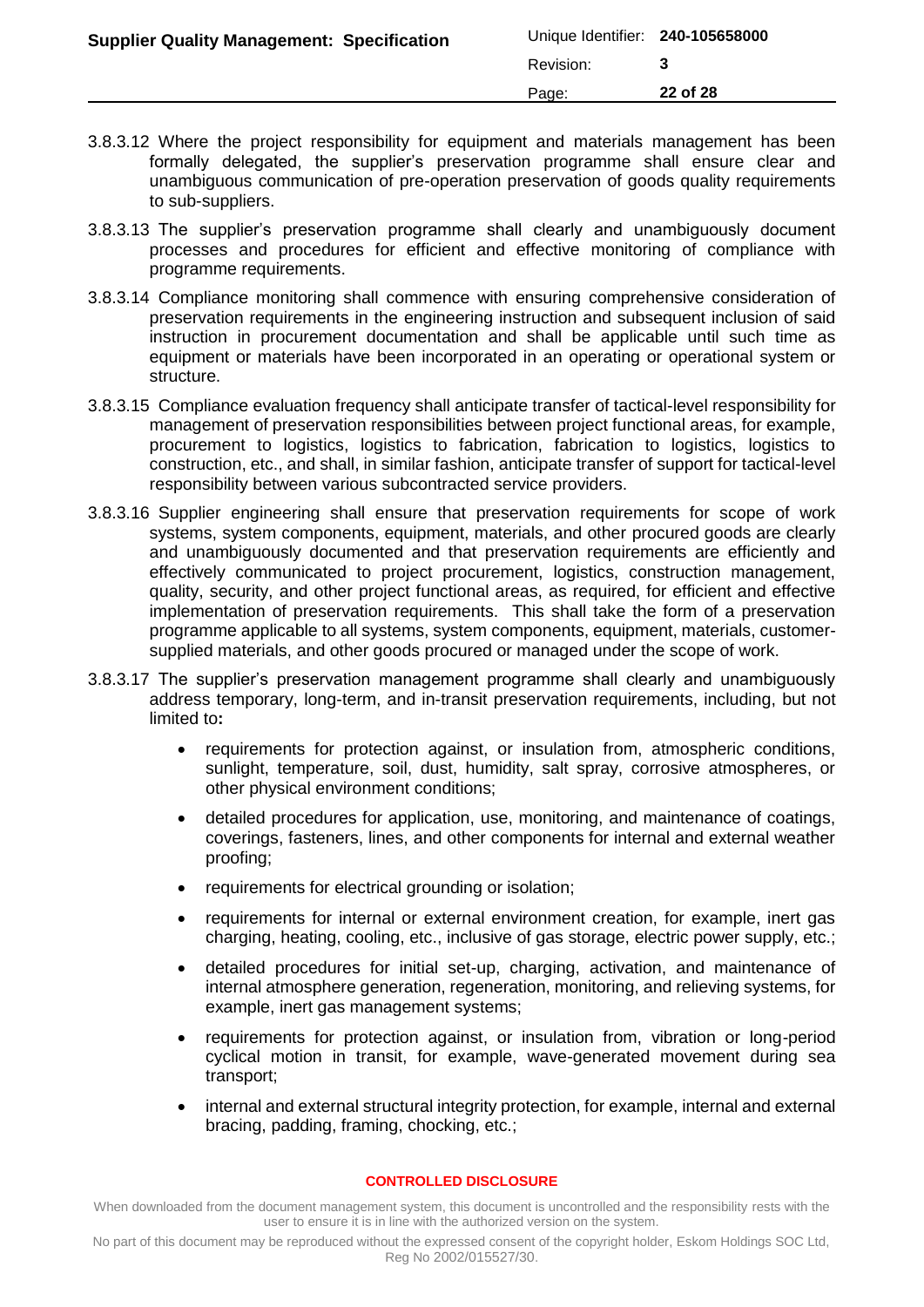| <b>Supplier Quality Management: Specification</b> | Unique Identifier: 240-105658000 |          |
|---------------------------------------------------|----------------------------------|----------|
|                                                   | Revision:                        |          |
|                                                   | Page:                            | 23 of 28 |

- support structure requirements, for example, stools, pads, or other devices, substrates, or support required to ensure in-storage and in-transit stability of systems, system components, equipment, and material, or other discrete units or items;
- provision for physical separation and/or barriers to prevent airborne or direct transmittal of contaminants between work areas or between work areas and storage areas, for example, prevention of carbon steel grinding or cutting debris impact on stainless steel elements, airborne drift of blast aggregate into vessels or machinery, etc.;
- provision for, and final disposition of, temporary and longer-term storage or transit required supports and related binding devices, for example, stools, stands, sea fasteners, platforms, chocks, spacers, cabling, etc.;
- provision of requirements for temporary work platforms or other support structures required to ensure provision of preservation services, for example, provision of a self-elevating work platform for periodic access to elevated fittings, gauges, manways, etc.;
- requirements for protection against, or insulation from, contact with other objects, for example, padding or other protection for external tubing, fittings, or other impactsensitive structures or components;
- clear physical delineation of temporary and longer-term storage areas supplemented by hard and soft barriers, as required, to maintain a protective perimeter;
- documented agreements with storage facility and transportation provider management regarding security management, including, but not limited to, facility access and egress control and control of access to project goods and materials within facility boundaries or aboard vehicles or vessels; and
- detailed procedures for inspection and testing to verify performance of preservation procedures and to provide for timely notice and corrective action to maintain preservation status.
- 3.8.3.18 The supplier's preservation management programme scope shall encompass management of preservation requirements, from initial transfer of ownership or management responsibility to project scope of responsibility, through any period of temporary or longerterm storage and through any period of transit, including transit for final delivery at point of active use or installation.
- 3.8.3.19 The supplier's preservation management programme shall clearly and unambiguously address processes and procedures to ensure that storage and control of materials are accomplished in accordance with manufacturer recommendations, specifications, and project-specific requirements.

When downloaded from the document management system, this document is uncontrolled and the responsibility rests with the user to ensure it is in line with the authorized version on the system.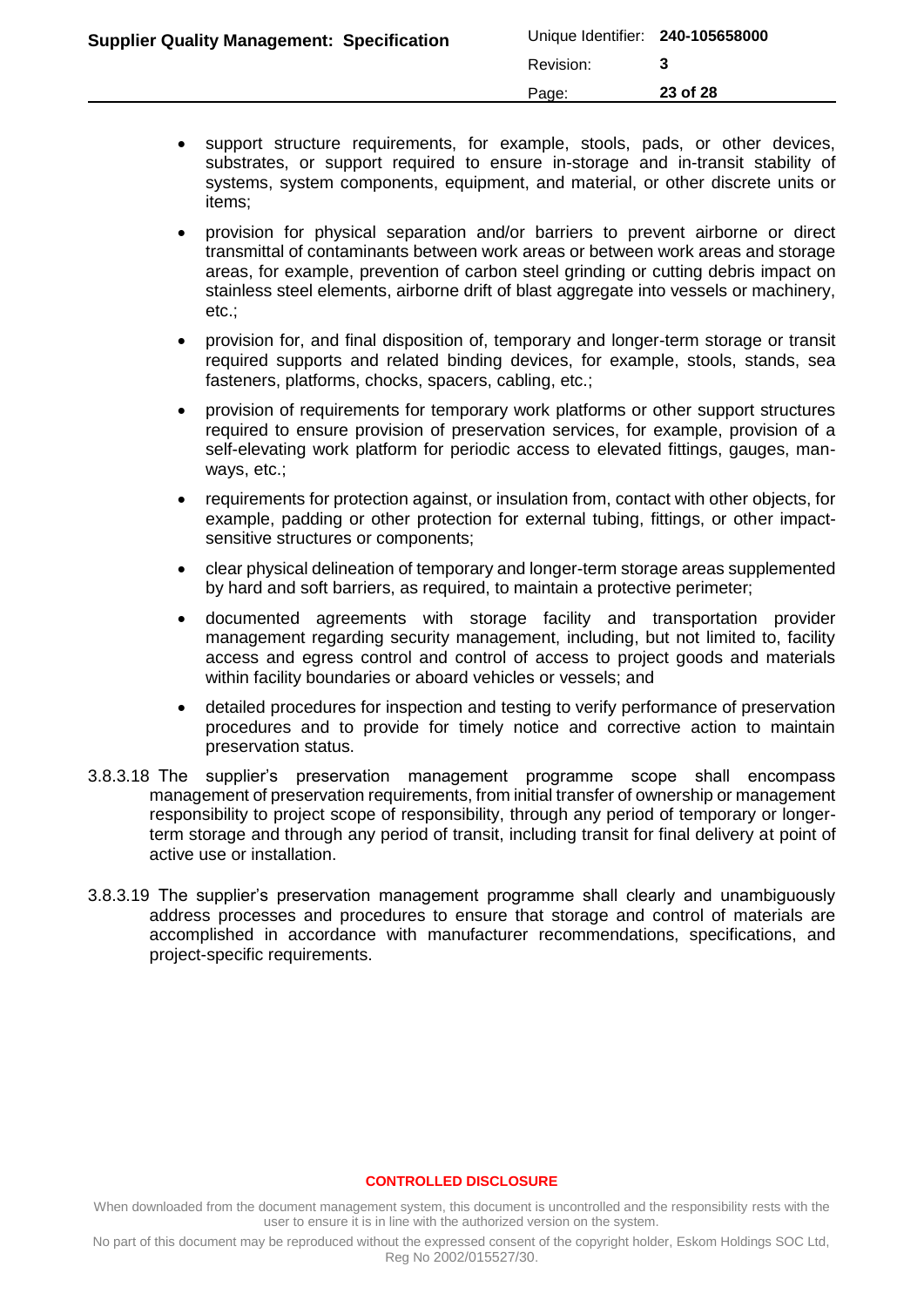| <b>Supplier Quality Management: Specification</b> | Unique Identifier: 240-105658000 |          |
|---------------------------------------------------|----------------------------------|----------|
|                                                   | Revision:                        |          |
|                                                   | Page:                            | 24 of 28 |
|                                                   |                                  |          |

- 3.8.3.20 The supplier's preservation management programme shall incorporate special precautions to address preservation and control of valves, electrical motors and components, mechanical and rotating equipment, piping and fittings, instrumentation, flange faces, gaskets, coatings, insulation, and other materials. Special precautions include, but are not limited to, supplier-specified maintenance procedures related to engines, electric motors, pumps, compressors, etc., such as periodic shaft rotation, engine turnover, lubrication, etc.
- 3.8.3.21 The supplier shall ensure that clear and unambiguous requirements for preservation of the system, system components, equipment, materials, and other procured goods are clearly and unambiguously documented in purchase orders, work authorisations, and other communications between the supplier and sub-suppliers.
- 3.8.3.22 Where sub-supplier expertise is utilised in determination of the preservation protocol, supplier procurement processes shall ensure clear and unambiguous documentation of subsupplier input into preservation management programme requirements.
- 3.8.3.23 Supplier procurement shall ensure that preservation requirements for scope of work systems, system components, equipment, materials, and other procured goods are clearly and unambiguously documented and that preservation requirements are efficiently and effectively communicated to project logistics, construction management, quality, security, and other project functional areas, as required, for efficient and effective implementation of preservation requirements.
- 3.8.3.24 The supplier shall ensure comprehensive, clear, and unambiguous designation of subsupplier responsibility for execution of all preservation management programme elements, including, but not limited to, all systems, processes, procedures, methods, ready access to records, and provision of equipment, tools, or services essential to efficient and effective execution of the preservation management programme.
- 3.8.3.25 The supplier shall ensure that preservation management programme responsibilities are clearly and unambiguously defined within the project team and efficiently and effectively implemented at all project scope of work locations. Inclusion of supplier and sub-supplier scope of work in the development and implementation of a preservation management programme shall be considered essential to efficient and effective preservation management programme execution.
- 3.8.3.26 The supplier shall ensure clear and unambiguous designation of project team responsibility for oversight and management of preservation management programme elements during every stage of project development.
- 3.8.3.27 The supplier shall ensure that Eskom has free and unrestricted access to all preservation records for inspection and audit**.**

When downloaded from the document management system, this document is uncontrolled and the responsibility rests with the user to ensure it is in line with the authorized version on the system.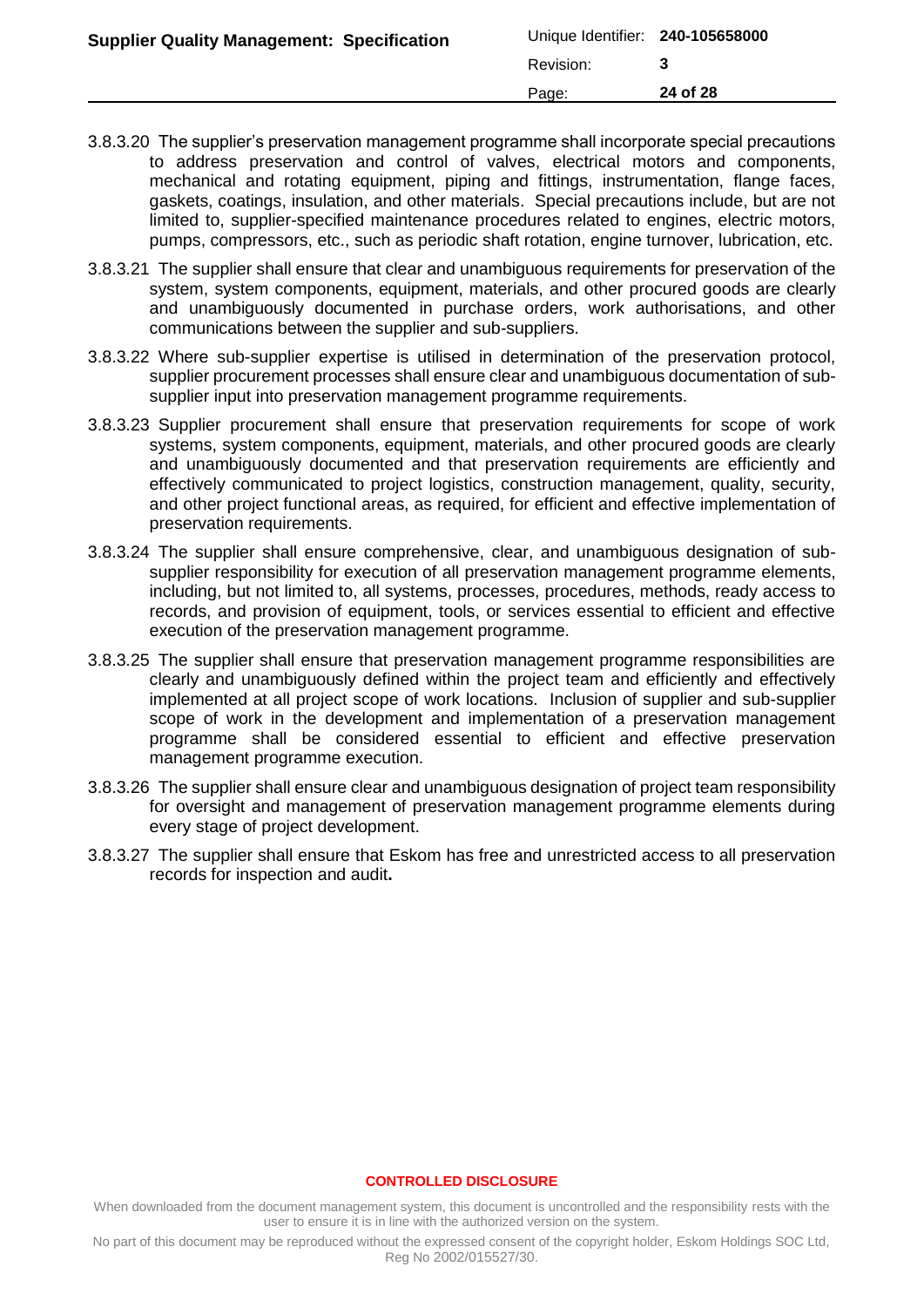|                                                   | Page:                            | 25 of 28 |
|---------------------------------------------------|----------------------------------|----------|
|                                                   | Revision:                        |          |
| <b>Supplier Quality Management: Specification</b> | Unique Identifier: 240-105658000 |          |

### <span id="page-24-0"></span>**3.8.4 Quality Audits Related Conditions**

- 3.8.4.1 The supplier shall maintain an accurate quality audit and related quality performance review schedule and shall incorporate the current schedule as an attachment to the supplier CQP.
- 3.8.4.2 The supplier's quality audit and related quality performance review schedule development process shall be designed to incorporate consideration of information generated by previously conducted audits and reviews, by input from project risk management evaluations (risk register), or from Eskom or sub-supplier subject matter expertise.
- 3.8.4.3 Eskom reserves the right to oversee supplier audit programmes by participating in selected audits as an observer and by assessing the supplier during key work stages. Eskom will coordinate with the supplier to develop an oversight schedule aligned with the supplier's audit schedule.
- 3.8.4.4 Eskom will have the right to obtain access to any audit reports of audits performed by the supplier reflected in the audit programme.
- 3.8.4.5 Eskom reserves the right to conduct independent quality audits, scheduled and unscheduled, during all phases of the contract. The supplier shall provide all resources to support these activities.
- 3.8.4.6 Eskom shall be given access at all reasonable times before, during, and after manufacture and before delivery, construction, erection, and commissioning to measure, test, and inspect the products and workmanship, as necessary, at the supplier's premises and at Eskom sites**.**
- 3.8.4.7 The supplier shall obtain access for Eskom to measure, test, witness tests, and inspect products that are being manufactured by any sub-supplier. This includes surveillances.
- 3.8.4.8 The assessments and audits shall be carried out on all new suppliers and their subsuppliers**.**
- 3.8.4.9 Eskom shall have the right to participate in, or request that, a technical investigation be launched and conducted at the supplier's and sub-suppliers' premises or other sites when risk to Eskom products or service deliverables is identified.
- 3.8.4.10 Qualification requirements for supplier and sub-supplier personnel engaged in conducting quality audits and related quality performance reviews shall be defined in the supplier CQP and shall be in compliance with the Project Quality Personnel Qualification Specification**.**

### <span id="page-24-1"></span>**3.8.5 Management of Nonconformities and Nonconforming Outputs Identified by Eskom**

- 3.8.5.1 Nonconformity reports raised by Eskom and issued against the supplier shall be investigated by the supplier as a matter of urgency in order to determine the root cause, corrective action measures, as required, with implementation time frames.
- 3.8.5.2 A formal response shall be prepared in respect of the defined criteria and submitted to Eskom for its review, evaluation, and acceptance, within a maximum of 14 calendar days from the date of issue of the nonconformity and should be aligned with the site requirements/procedure.
- 3.8.5.3 Eskom may, at its discretion, request a response sooner and, in any case, before the supplier proceeding with any pending/further intervention or corrective action, as may be required by Eskom.

#### **CONTROLLED DISCLOSURE**

When downloaded from the document management system, this document is uncontrolled and the responsibility rests with the user to ensure it is in line with the authorized version on the system.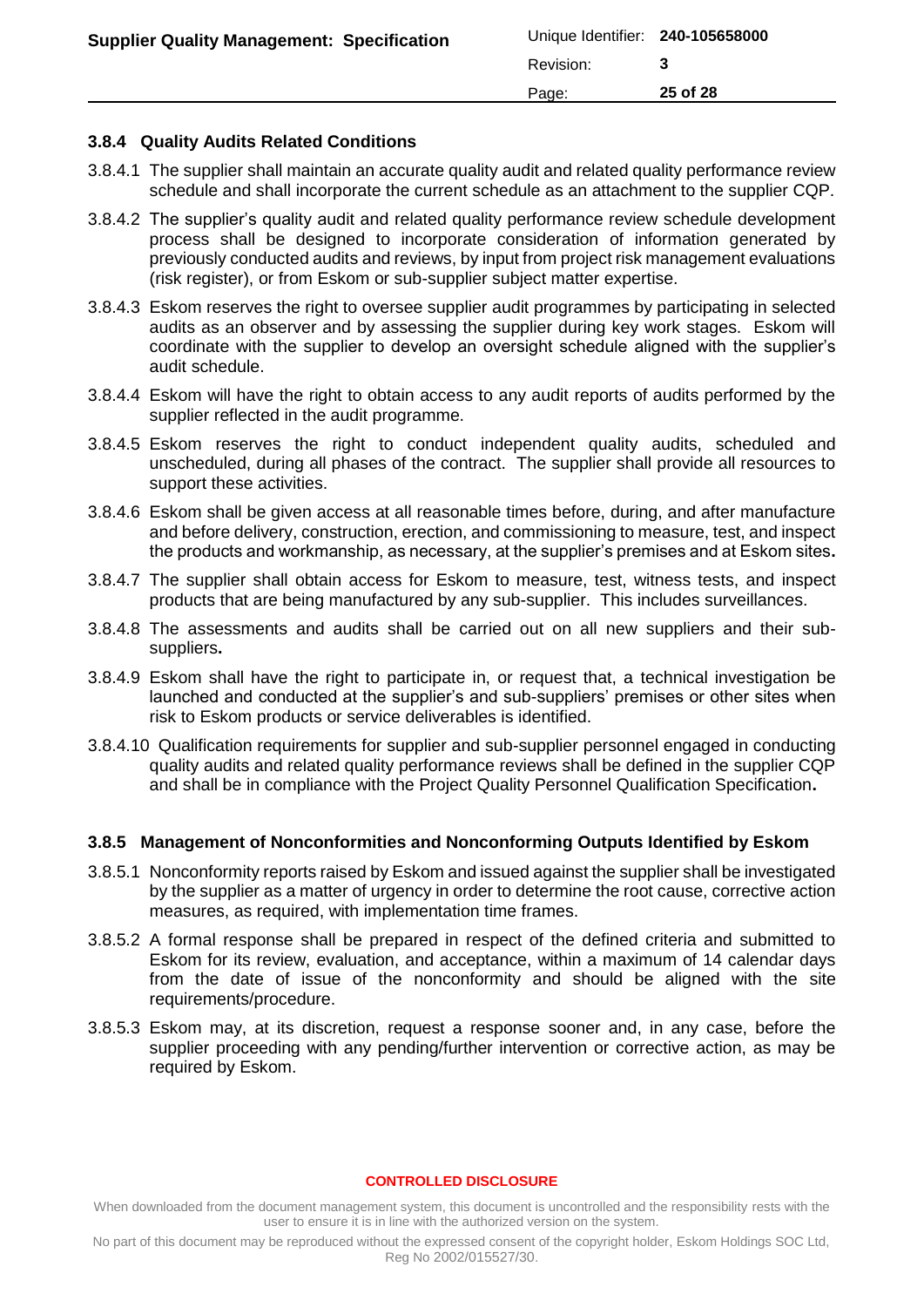| Unique Identifier: 240-105658000<br><b>Supplier Quality Management: Specification</b> |  |
|---------------------------------------------------------------------------------------|--|
| Revision:                                                                             |  |
| 26 of 28<br>Page:                                                                     |  |

- 3.8.5.4 Should Eskom or its inspection authority/agency identify any nonconforming products during the conduct of its audits/surveillances/inspections, the supplier shall be deemed to be in breach of contract and shall be held liable for any repair, rework, and/or associated replacement costs. The supplier may, in such instances, also be held liable for the full costs associated with the conducting of follow-up audits/surveillances/inspections.
- 3.8.5.5 The nature, magnitude, and/or frequency of nonconformity and inspection defect/rejection reports raised by Eskom or its appointed inspection authority/agency shall form the basis of any action to rescind/withdraw the supplier's qualification status**.**
- 3.8.5.6 Nonconforming outputs identified by Eskom shall be documented via a NC Report and issued to the suppliers via the contract communication protocol. The suppliers shall investigate the matter and respond in writing to Eskom of disposition within the stated contractual conditions.

**Note:** The dates for the disposition should align to contractual conditions.

- 3.8.5.7 Eskom shall identify repeat deficiencies as systematic failures of the supplier's QMS and shall notify the supplier of the trends. Eskom can initiate an internal audit to highlight the system failures. The supplier with raise a Corrective Action Report and undertake Root Cause Analysis. In such cases, QMS rectification and/ or update measures shall be taken immediately.
- 3.8.5.8 Should the Supplier fail to respond and rectify nonconforming products within stipulated contractual conditions. The Project Manager should apply contractual remedies in accordance with Fidic/ NEC contract.
- 3.8.5.9 Repeated Nonconformities; if there are any identified repeat nonconformities from the same supplier within a period of 6 months or less. This must then be escalated to the management review committees of the BU/ OU/ Cluster/ or Divisions for adjudication. If not resolved, then the matter must be escalated to the supplier review committee for recommendation.

## <span id="page-25-0"></span>**3.8.6 Special Processes**

The following requirements shall be applicable as well as additional requirements as specified in the scope of work for the provision of the following special process services:

- 3.8.6.1 The supplier shall ensure that all processes which require that procedures be pre-qualified or work methods and operators tested and qualified are controlled and all steps followed before the work can commence.
- 3.8.6.2 This typically covers such activities as welding, non-destructive testing, special fabrication techniques, coating, painting, etc.
- 3.8.6.3 All special processes (procedures and processes) shall be submitted for review and acceptance by Eskom, accredited or certified agency. No work shall commence until these are accepted.
- 3.8.6.4 Where applicable, a relevant Management System for the special process shall be certified or approved by an accredited body and proof of certification shall be submitted to Eskom for review. An example for this will be the Welding Management System based on ISO 3834.
- 3.8.6.5 Where samples are required for acceptance, these shall be submitted to Eskom for review and acceptance.

#### **CONTROLLED DISCLOSURE**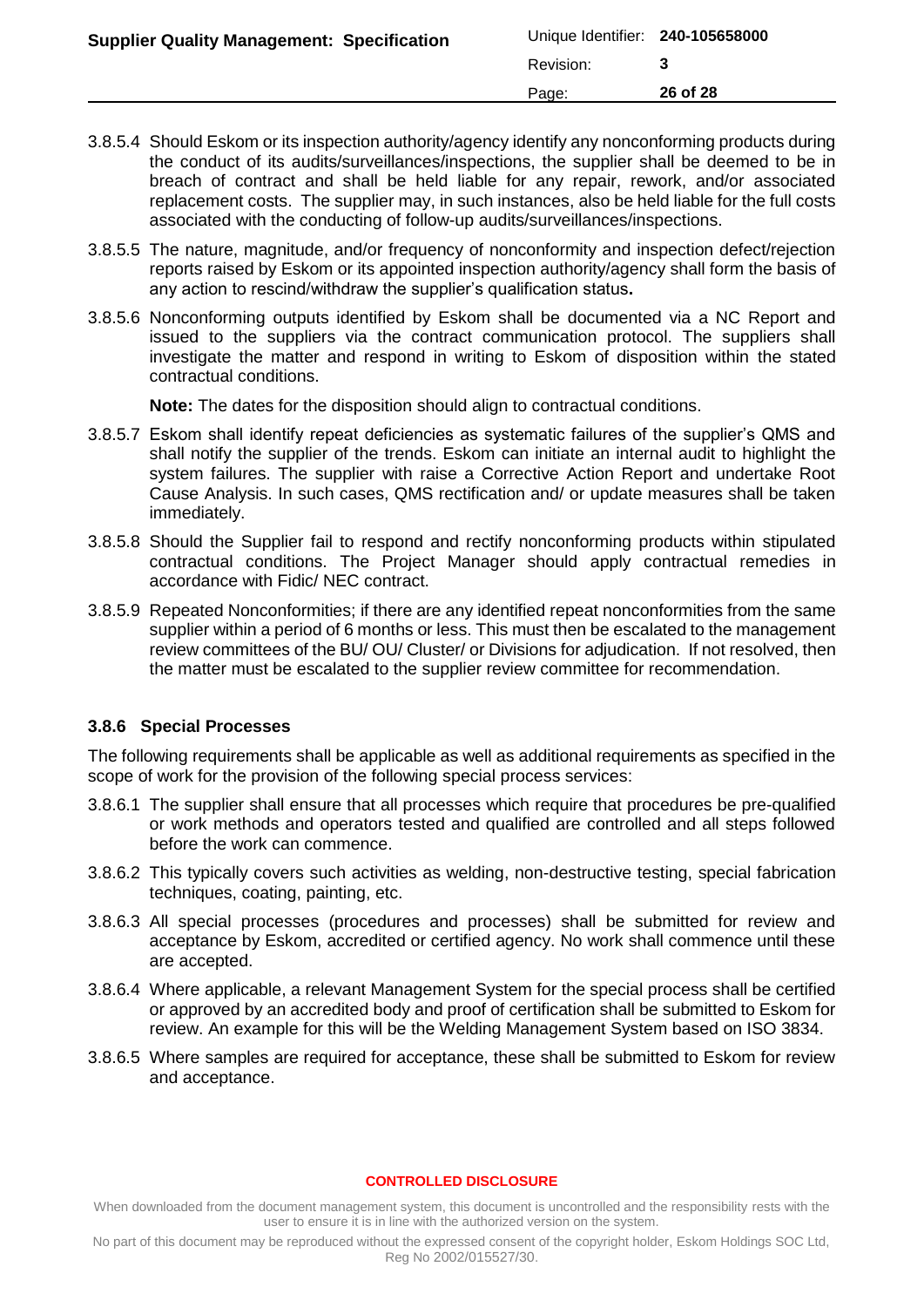| Unique Identifier: 240-105658000<br><b>Supplier Quality Management: Specification</b> |  |
|---------------------------------------------------------------------------------------|--|
| Revision:                                                                             |  |
| 27 of 28<br>Page:                                                                     |  |

- 3.8.6.6 The supplier shall ensure that all operators are suitably qualified for these processes in accordance with the procedures, processes and/ or applicable standards/ codes**.**
- 3.8.6.7 The records of qualification of procedures, processes and operators shall be maintained by the supplier in accordance with the applicable procedure or code and these made available to Eskom at all times.

## <span id="page-26-0"></span>**4. Acceptance**

This document has been seen and accepted by:

| <b>Name</b>      | <b>Designation</b>                                           |
|------------------|--------------------------------------------------------------|
| Kerseri Pather   | General Manager: Risk and Sustainability                     |
| Lenock Meyer     | Acting Senior Manager: Quality Management                    |
| Pamela Dondashe  | Middle Manager: Quality Assurance                            |
| Mandla Mkhwanazi | Middle Manager: SHEQ Procurement and Supply Chain Management |
| Suzette Manthe   | Senior Advisor: Quality Performance and Planning             |
| Lorna Ndlela     | Middle Manager: Eskom Document and Records Management        |

## <span id="page-26-1"></span>**5. Revisions**

| <b>Date</b>   | Rev. | <b>Compiler</b> | <b>Remarks</b>                                                                                                                            |  |
|---------------|------|-----------------|-------------------------------------------------------------------------------------------------------------------------------------------|--|
| October 2021  |      | SA Sambo        | Specification was due for revision and in addition, to<br>align the requirements with the latest Eskom business<br>processes and systems. |  |
| October 2018  | 2    | SA Sambo        | Specification reviewed to be aligned<br>the<br>with<br>requirements of ISO 9001:2015                                                      |  |
| March 2016    |      | SA Sambo        | Specification was due for revision and also to<br>repackage the requirements and tender returnable<br>documents into four categories.     |  |
| December 2011 | 0    | A Hunter        | New document                                                                                                                              |  |

## <span id="page-26-2"></span>**6. Development Team**

The following people were involved in the development of this document:

- Andrew Else
- Bongi Tshabalala
- Feziwe Mogamisi
- Lesego Garegae
- Patrick Thwane
- Xolani Zuma

#### **CONTROLLED DISCLOSURE**

When downloaded from the document management system, this document is uncontrolled and the responsibility rests with the user to ensure it is in line with the authorized version on the system.